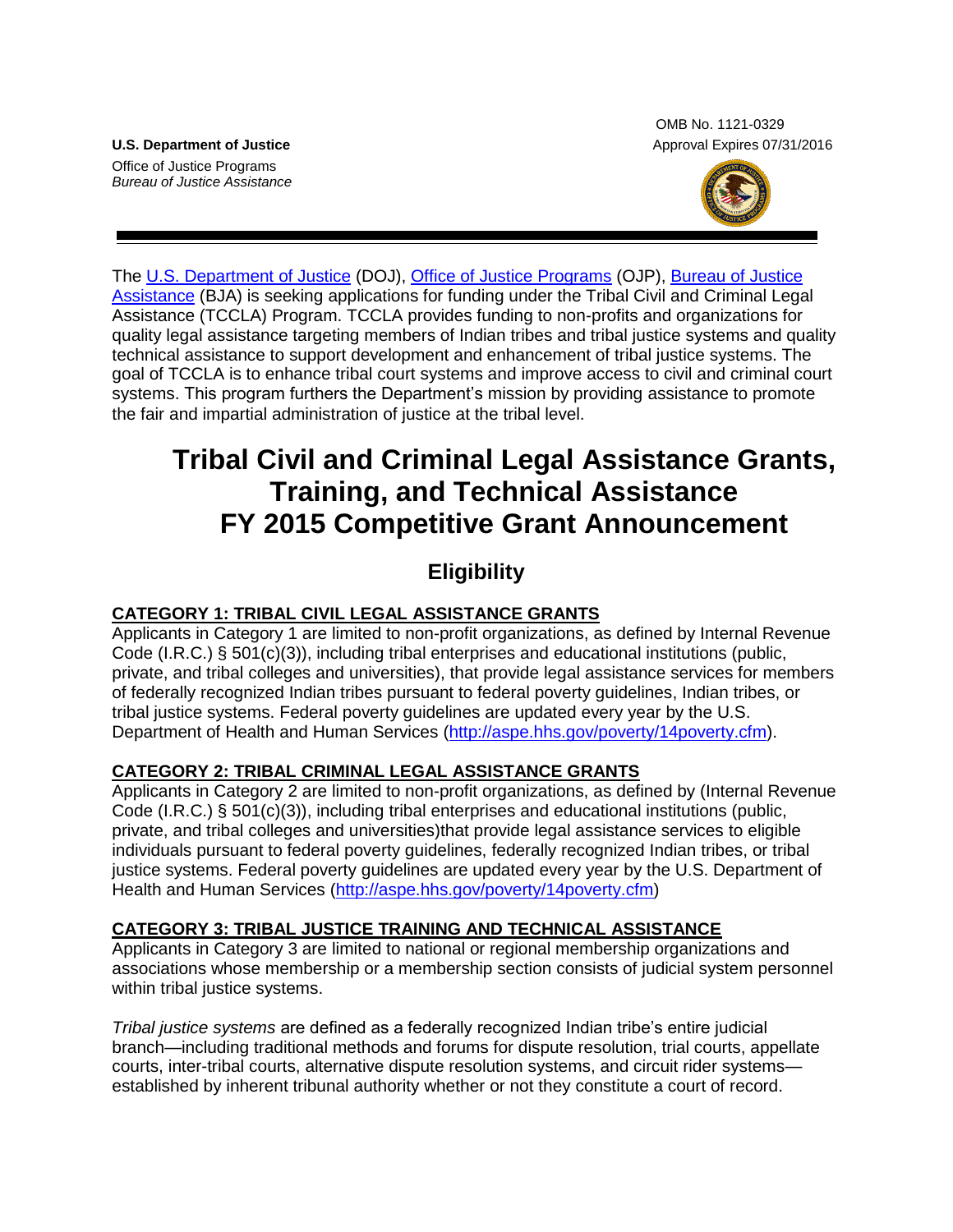*Judicial system personnel* are defined as any judge, magistrate, court counselor, court clerk, court administrator, bailiff, probation officer, officer of the court, dispute resolution facilitator, or other official, employee (e.g., tribal defenders and tribal prosecutors), or volunteer within the tribal judicial system.

BJA welcomes applications that involve two or more entities; however, one eligible entity must be the applicant and the others must be proposed subrecipients. The applicant must be the entity with primary responsibility for administering the funding and managing the project/program. Only one application per lead applicant will be considered; however, subrecipients may be part of multiple proposals.

BJA may elect to make awards for applications submitted under this solicitation in future fiscal years, dependent on the merit of the applications and on the availability of appropriations.

For additional eligibility information, see Section [C. Eligibility Information.](#page-9-0)

## **Deadline**

Applicants must register with [Grants.gov](http://www.grants.gov/web/grants/home.html) prior to submitting an application. All applications are due to be submitted and in receipt of a successful validation message in Grants.gov by 11:59 p.m. eastern time on June 9, 2015.

All applicants are encouraged to read this **[Important Notice: Applying for Grants in](http://ojp.gov/funding/Apply/Grants-govInfo.htm)  [Grants.gov.](http://ojp.gov/funding/Apply/Grants-govInfo.htm)**

For additional information, see [How To Apply](#page-18-0) in Section [D. Application and Submission](#page-9-1)  [Information.](#page-9-1)

## **Contact Information**

For technical assistance with submitting the application, contact the Grants.gov Customer Support Hotline at 800–518–4726 or 606–545–5035 or via e-mail to [support@grants.gov](mailto:support@grants.gov)*.* The [Grants.gov](http://www.grants.gov/web/grants/home.html) Support Hotline hours of operation are 24 hours a day, 7 days a week, except federal holidays*.* 

Applicants that experience unforeseen Grants.gov technical issues beyond their control that prevent them from submitting their application by the deadline must e-mail the BJA contact identified below **within 24 hours after the application deadline** and request approval to submit their application. Additional information on reporting technical issues is found under "Experiencing Unforeseen Grants.gov Technical Issues" in the [How To Apply](#page-18-0) section.

For assistance with any other requirement of this solicitation, contact the National Criminal Justice Reference Service (NCJRS) Response Center at 1–800-851-3420, via totty at 301-240 6310 (hearing impaired only); email [responsecenter@ncjrs.gov;](mailto:responsecenter@ncjrs.gov) fax to 301-240-5830; or web chat at [https://webcontact.ncjrs.gov/ncjchat/chat.jsp.](https://webcontact.ncjrs.gov/ncjchat/chat.jsp) The NCJRS Response Center hours of operation are 10:00 a.m. to 6:00 p.m. eastern time, Monday through Friday and 10:00 a.m. to 8:00 p.m. eastern time on the solicitation close date.

#### **Grants.gov number assigned to announcement:** BJA-2015-4218 **Release date:** April 20, 2015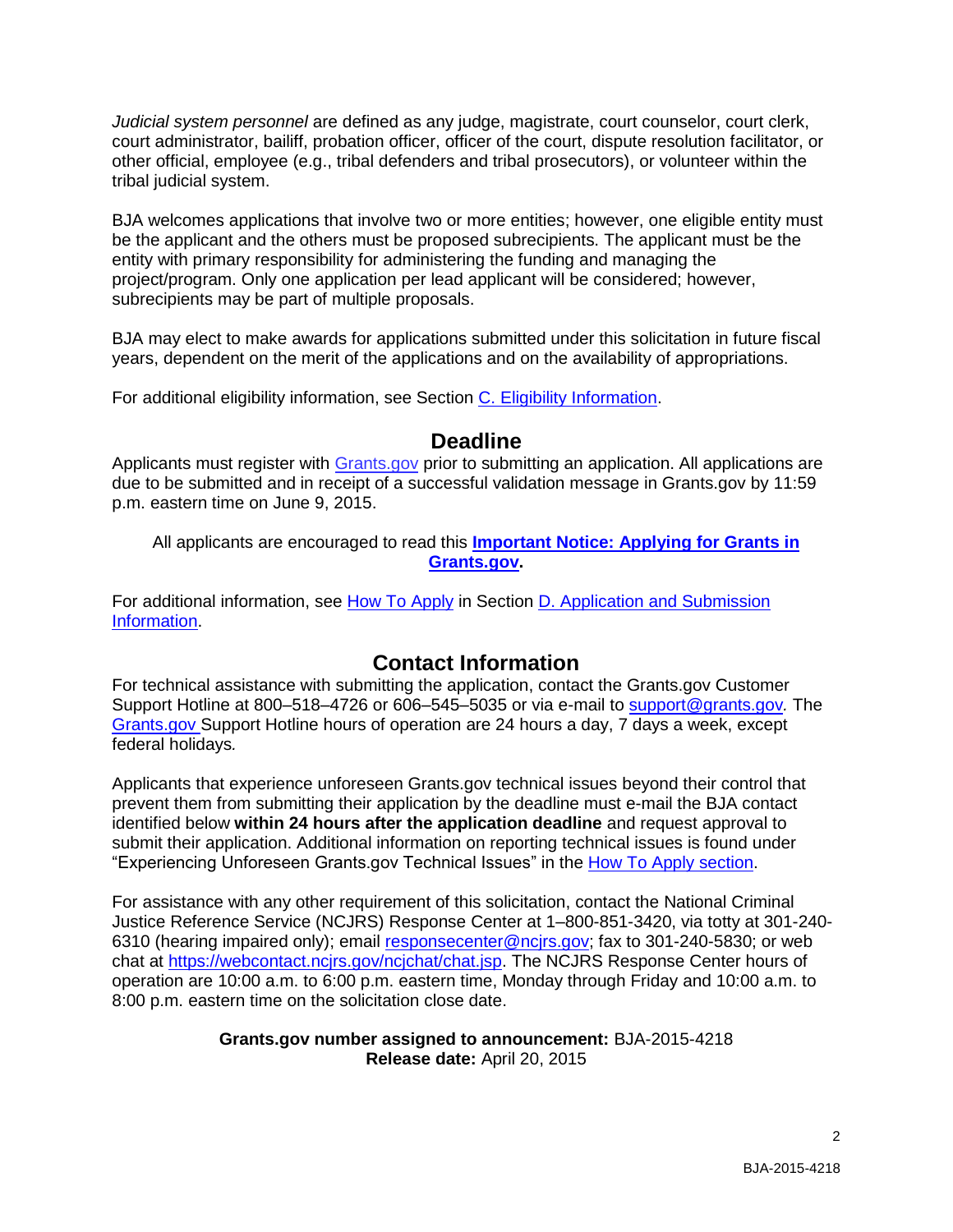# **Contents**

| Limitation on Use of Award Funds for Employee Compensation; Waiver  9          |  |
|--------------------------------------------------------------------------------|--|
| Prior Approval, Planning, and Reporting of Conference/Meeting/Training Costs10 |  |
|                                                                                |  |
|                                                                                |  |
|                                                                                |  |
|                                                                                |  |
|                                                                                |  |
|                                                                                |  |
|                                                                                |  |
|                                                                                |  |
|                                                                                |  |
|                                                                                |  |
|                                                                                |  |
|                                                                                |  |
|                                                                                |  |
| General Information about Post-Federal Award Reporting Requirements 28         |  |
|                                                                                |  |
|                                                                                |  |
|                                                                                |  |
|                                                                                |  |

 $\mathbf{3}$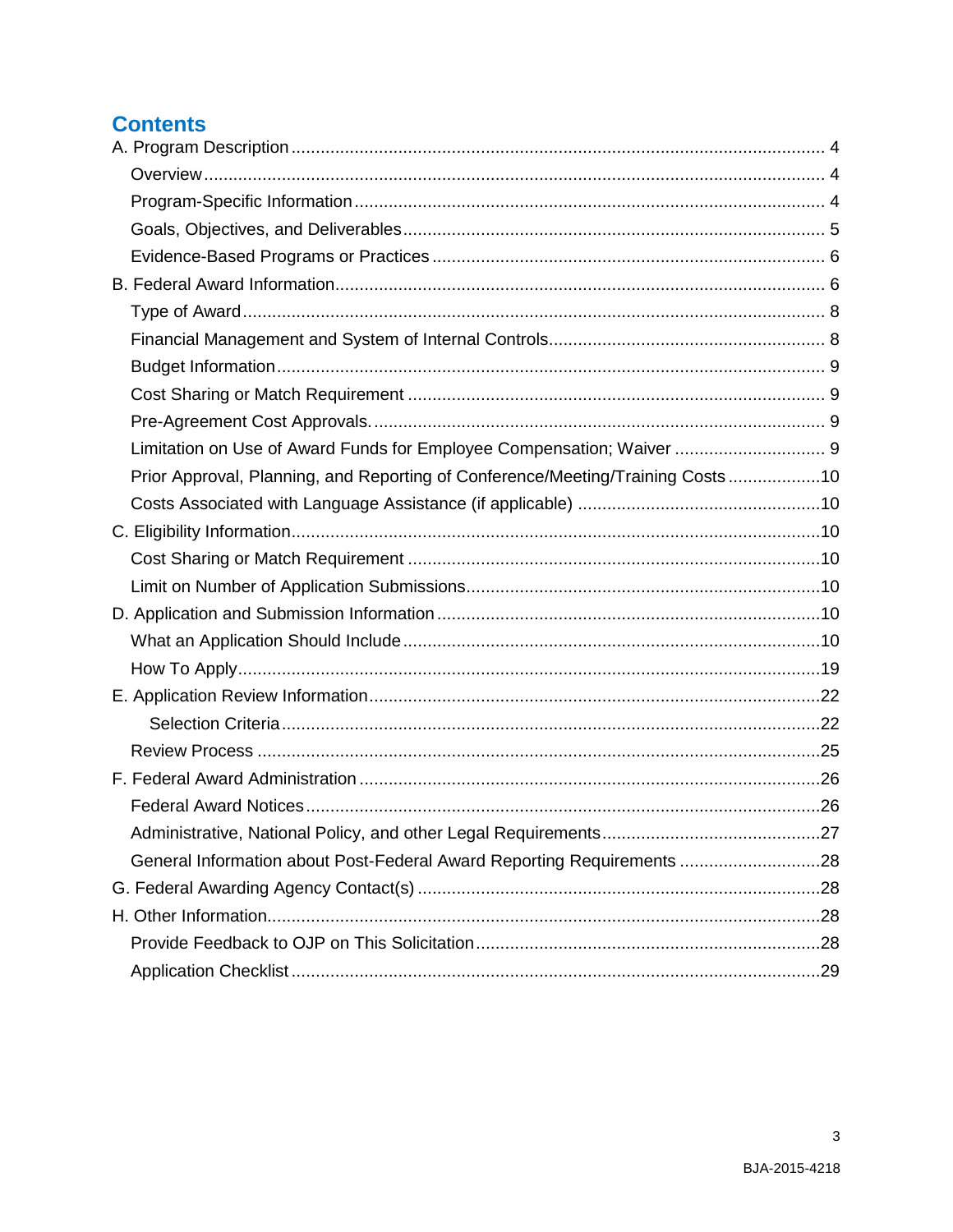# **Tribal Civil and Criminal Legal Assistance Grants, Training, and Technical Assistance (CFDA #16.815)**

# <span id="page-3-0"></span>**A. Program Description**

## <span id="page-3-1"></span>**Overview**

Authorized by the Indian Tribal Justice Technical and Legal Assistance Act of 2000, Title I (25 U.S.C. 3651, et seq. (Public Law 106-559)), BJA's Tribal Civil and Criminal Legal Assistance (TCCLA) grants enhance tribal justice systems and improve access to those systems. Targeted to non-profit organizations as defined in the eligibility section on the title page, the grants serve to strengthen and improve the representation of low-income tribal members who are litigants in civil causes of action and all indigent defendants in criminal proceedings *under the jurisdiction of Indian tribes*. Finally, a third category funds training and technical assistance (TTA) that supports the development and enhancement of tribal justice systems.

## <span id="page-3-2"></span>**Program**-**Specific Information**

From FY 2010 to 2014, the TCCLA program received congressional appropriations of \$11,140,989, less program reductions, combined with \$1,638,125 of Tribal Courts Assistance Program funds for a total of \$12,779,114. With this sum, BJA made 28 awards: 11 awards in Category 1, Civil Legal Assistance and 11 awards in Category 2, Criminal Legal Assistance were made to 501(c)(3) nonprofits and Indian tribes<sup>1</sup>; and 6 awards in Category 3, TTA were made to national/regional membership organizations.

An overview of grantee activities seeking to improve access to justice in tribal communities reveals remarkable breadth, scope and opportunities for change in tribal communities. For example, grant-funded attorneys represent women in obtaining protection orders in domestic violence cases, assist grandparents who are raising their grandchildren obtain public benefits like Social Security and housing, and secure benefits for returning Native American veterans, aid native veterans.

Grantees of both Category 1 and 2 also focused on legal services other than legal representation of tribal members and other individuals as authorized in Categories 1 and 2, such as code development, training, education, and region-specific projects.

For Category 3, TCCLA TTA resources are open to TCCLA grantees and tribal justice systems, including non-DOJ grantees. The National American Indian Court Judges Association is providing TTA on holistic justice approaches to crime and violence in tribal communities. Visit NAICJA at [www.naicja.org](http://www.naicja.org/) for more information. The American Probation and Parole Association (APPA) is providing TTA to tribal justice systems that are implementing the enhanced sentencing authority in the Tribal Law and Order Act. For more information, go to [www.appa-net.org/](http://www.appa-net.org/)*.* 

Further information about the TCCLA program can be found in ["Overview of the Bureau of](https://www.bja.gov/Publications/TCCLA_Overview.pdf)  [Justice Assistance's Tribal Civil and Criminal Legal Assistance Program and Resources.](https://www.bja.gov/Publications/TCCLA_Overview.pdf)" This

 $\overline{a}$ <sup>1</sup> Awards to Indian tribes were made in FY 2010 and 2011 when Tribal Courts Assistance Program (TCAP) funding was added support TCCLA program. Since 2012, no TCAP funds (now Purpose Area #3, Tribal Justice Systems and Alcohol and Substance Abuse of the Coordinated Tribal Assistance Solicitation) were added.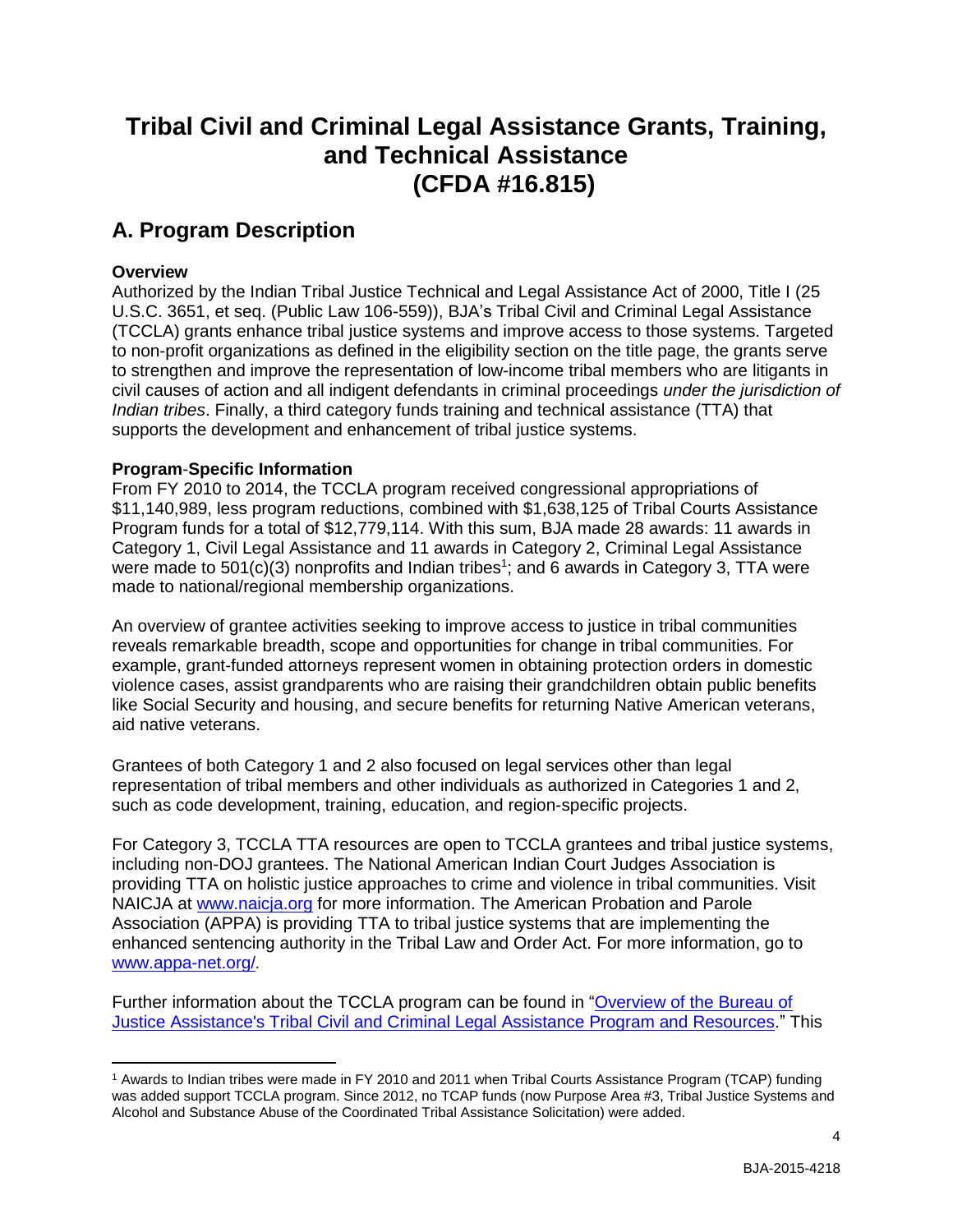overview identifies resources and eligibility guidelines for tribes seeking to obtain or provide civil and criminal legal assistance for their communities, explores program sustainment strategies, and outlines several promising practices for the provision of indigent legal assistance in tribal communities.

#### <span id="page-4-0"></span>**Goals, Objectives, and Deliverables**

The goals of TCCLA are to 1) enhance the operations of tribal justice systems and improve access to those systems, and 2) provide TTA for development and enhancement of tribal justice systems. Related objectives are to provide quality technical and legal assistance and to encourage collaboration among grantees, Indian tribes, and tribal justice communities to enhance the provision of legal services in tribal justice systems. Grantee objectives have included providing procedural justice and enhancing due process in tribal civil and criminal legal procedures, legal infrastructure enhancements, public education, and TTA for the development and enhancement of tribal justice systems.

In Categories 1 and 2, funding may be awarded to 501(c)(3) non-profit organizations to collaborate with tribal justice systems to provide direct legal representation in civil and criminal proceedings under the jurisdiction of Indian tribes. This may include strategies to collaborate with private, public, or tribal colleges and universities to create clinical programs that serve these goals. Clinical programs may also provide legal services to tribes. These services might include code development and legal representation. Programs may also provide assistance to enhance the operation of tribal justice systems in addressing tribal safety issues, such as alternatives to incarceration and enhanced sentencing authority under the Tribal Law and Order Act (TLOA) and special domestic violence criminal jurisdiction under the Violence Against Women Reauthorization Act of 2013 (VAWA).

In Category 3, funding will be used to provide regional and national training to tribal court professionals across the United States. This training can include tools such as a distance learning module for tribal judicial personnel, online tools, and printed information for public education, code development, and the dissemination of training information to help build capacity in tribal justice systems.

Any grantees that have subgrantees will be required to collect and report on TCCLA performance measures for all subgrantees; identify and explain trends from the performance measure data submissions, including data collection practices and assessing subgrantee capacity for reporting during site visits and phone calls; and will make recommendations for improvement.

## **Tribal Law and Order Act of 2010**

<span id="page-4-1"></span>Applicants and tribal criminal justice systems are encouraged to review the Indian Civil Rights Act of 1968 (25 U.S.C. 1302), as amended by Section 234 of TLOA [\(Public Law](http://frwebgate.access.gpo.gov/cgi-bin/getdoc.cgi?dbname=111_cong_public_laws&docid=f:publ211.111.pdf) 111-211). TLOA amendments to the Indian Civil Rights Act provide for enhanced tribal court sentencing authority in criminal cases when tribal courts use qualified judges; set forth additional minimum standards for tribal courts with respect to defendant rights (including the right to effective assistance of qualified counsel); make publicly available tribal criminal codes, rules of evidence, and rules of criminal procedure of the tribal government before charging a defendant; and record the criminal proceedings in which the tribal court invoked TLOA's enhanced sentencing authority. BJA encourages the use of TCCLA resources to assist tribes in the exercise of these new authorities.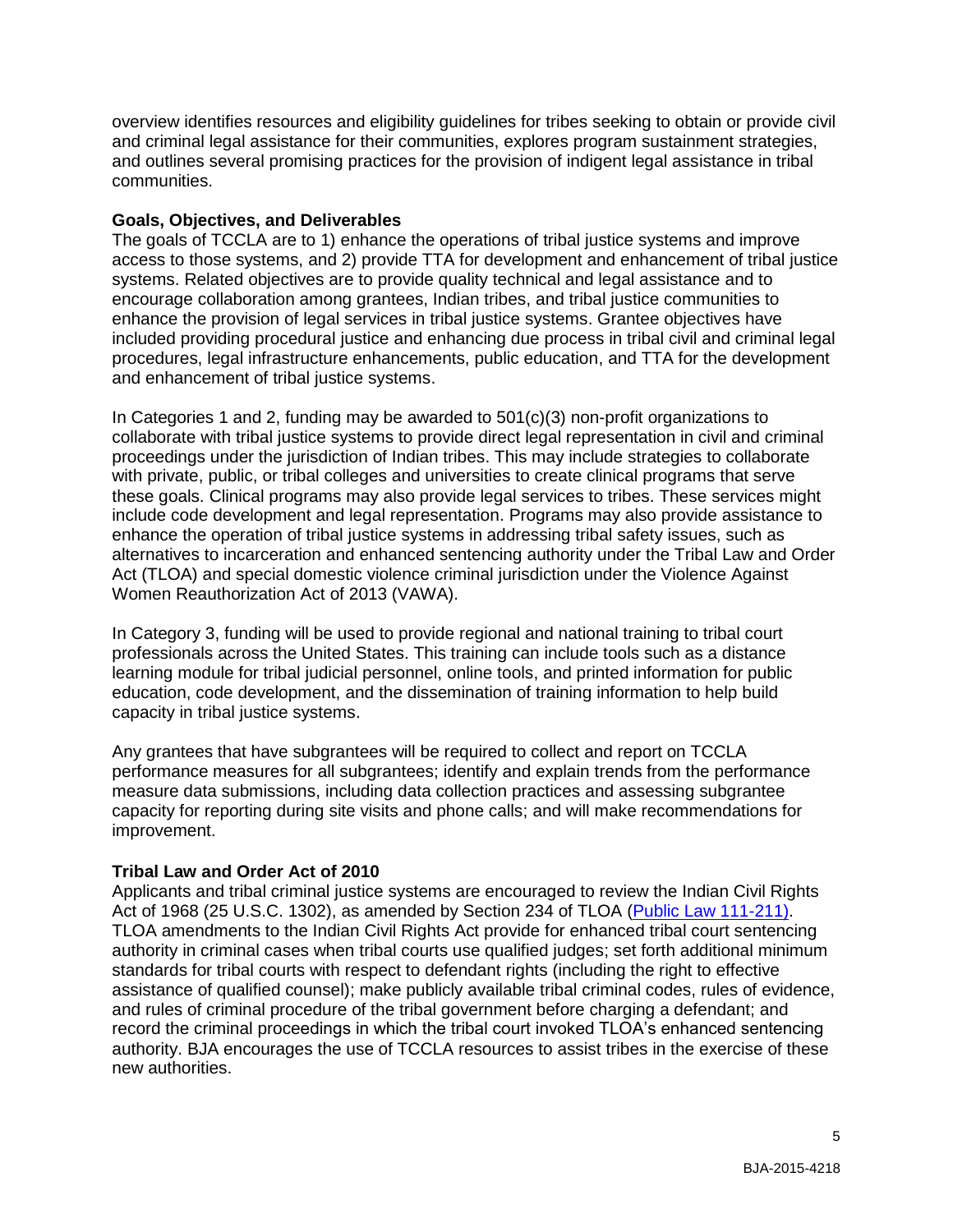## **Evidence-Based Programs or Practices**

OJP strongly emphasizes the use of data and evidence in policy making and program development in criminal justice, juvenile justice, and crime victim services. OJP is committed to:

- Improving the quantity and quality of evidence OJP generates
- Integrating evidence into program, practice, and policy decisions within OJP and the field
- Improving the translation of evidence into practice

OJP considers programs and practices to be evidence-based when their effectiveness has been demonstrated by causal evidence, generally obtained through one or more outcome evaluations. Causal evidence documents a relationship between an activity or intervention (including technology) and its intended outcome, including measuring the direction and size of a change, and the extent to which a change may be attributed to the activity or intervention. Causal evidence depends on the use of scientific methods to rule out, to the extent possible, alternative explanations for the documented change. The strength of causal evidence, based on the factors described above, will influence the degree to which OJP considers a program or practice to be evidence-based. The [OJP CrimeSolutions.gov](http://www.crimesolutions.gov/) web site is one resource that applicants may use to find information about evidence-based programs in criminal justice, juvenile justice, and crime victim services.

# <span id="page-5-0"></span>**B. Federal Award Information**

BJA estimates that it will make up to five awards for the amounts and project periods indicated below. Applicants may submit their applications under any of the following categories. Applicants should clearly indicate in the abstract under which category they are applying.

All awards are subject to the availability of appropriated funds and any modifications or additional requirements that may be imposed by law. **Award Categories**

## **CATEGORY 1: TRIBAL CIVIL LEGAL ASSISTANCE GRANTS. Grant Amount: Up to \$875,000 each. Project Period: Up to 24 months. Competition ID: BJA-2015-4219.**

BJA anticipates making one or more awards under Category 1. Applicants may request any dollar amount up to \$875,000. Applicants requesting funding for projects that serve a small number of tribes are encouraged and should request significantly fewer funds.

Under Category 1, applications are solicited to provide civil legal assistance services for members of Indian tribes pursuant to the federal poverty guidelines, Indian tribes, and tribal justice systems. These services may include guardian ad-litem appointments, court-appointed special advocates, and development and enhancement of tribal court policies, procedures, and code.

#### **CATEGORY 2: TRIBAL CRIMINAL LEGAL ASSISTANCE GRANTS. Grant Amount: Up to \$875,000 each. Project Period: Up to 24 months. Competition ID: BJA-2015-4220.**

BJA anticipates making one or more awards under Category 2. Applicants may request any dollar amount up to \$875,000. Applicants requesting funding for projects that serve a small number of tribes are encouraged and should request significantly fewer funds.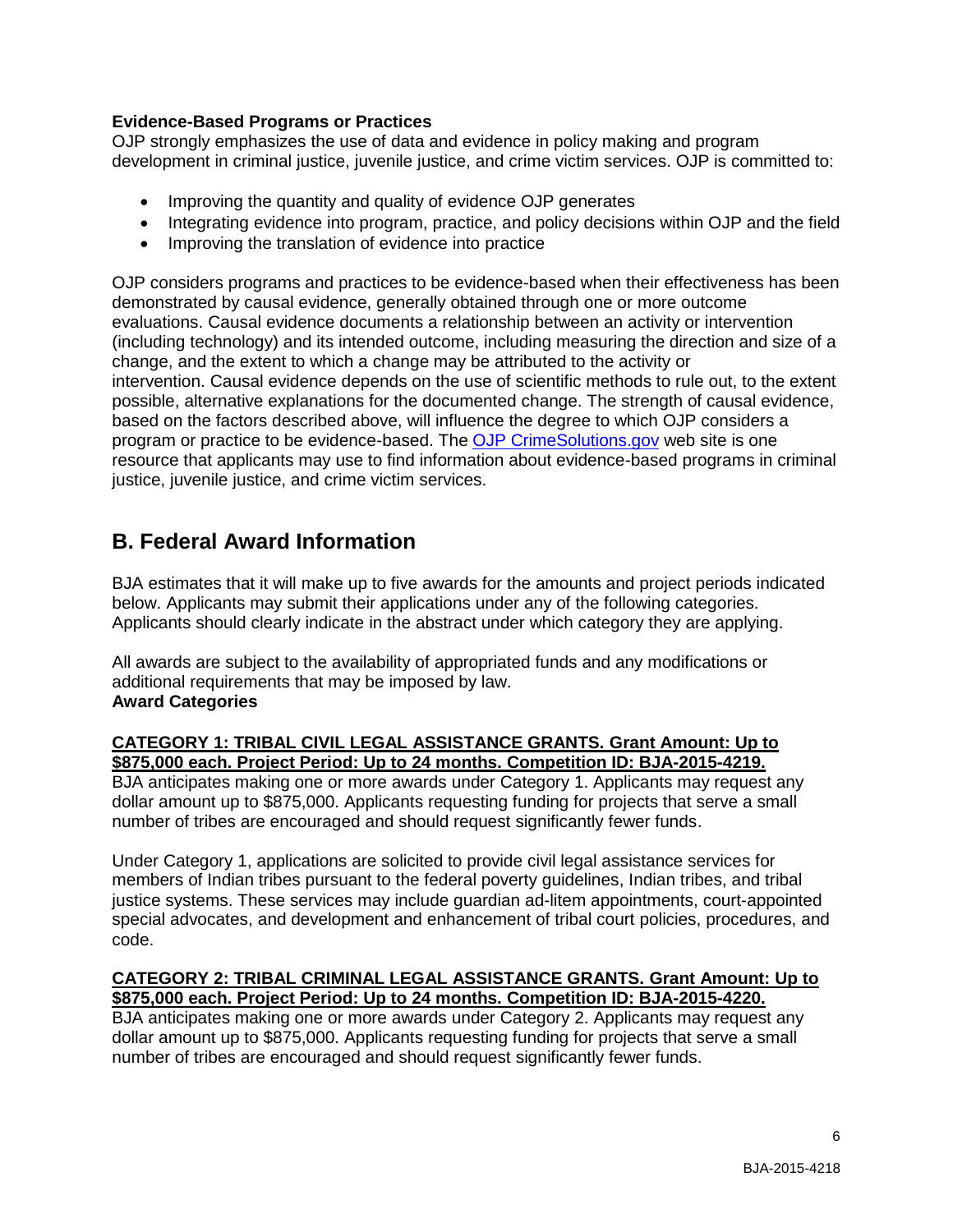Under Category 2, applications are solicited to provide criminal legal assistance services for low income individuals pursuant to the federal poverty guidelines, Indian tribes, and tribal justice systems. Services may include adult criminal actions, juvenile delinquency actions, and guardian ad-litem appointments arising out of criminal delinquency acts or development and development and enhancement of tribal court policies, procedures, and code.

## **CATEGORY 3: TRIBAL JUSTICE TRAINING AND TECHNICAL ASSISTANCE. Grant Amount: Up to \$500,000. Project Period: Up to 24 months. Competition ID: BJA-2015- 4221.**

BJA anticipates making one award under Category 3. Resources will support the current TCCLA grantees and subgrantees and, as resources allow, non-DOJ grantees who are federally recognized Indian tribes or their tribal justice systems.

Under Category 3, applications from TTA providers must demonstrate the capacity to:

- Deliver national or regional scope TTA to tribal justice systems.
- Coordinate to ensure no duplication of trainings and work closely with BJA and all DOJ [tribal justice system TTA providers.](http://www.justice.gov/tribal/training-and-technical-assistance)

The selected TTA provider shall provide the following:

- Develop and implement a plan to compile a needs assessment. Develop outreach activities (surveys, meetings, and other innovative activities) to obtain input from TCCLA grantees and tribal justice systems in compiling an informed needs assessment. The needs assessment should incorporate findings from the 2014 National Tribal Courts Survey conducted by the Bureau of Justice Statistics (BJS) and other national studies where tribal justice system-related data exists. The findings from all these activities will guide TTA development and delivery.
- Plan and conduct two training events based on gaps in service currently provided to tribal justice systems. The ideas proposed should not duplicate services already funded, including training provided under BJA's Justice Systems and Alcohol and Substance Abuse program of the Coordinated Tribal Assistance Solicitation and by other TCCLA partners who are offering training on issues including effective advocacy and exercising enhanced sentencing authority. For FY 2015, one of the priorities for BJA, based on feedback from the field, will be to fund TTA on implementing holistic approaches in the representation of tribal members in tribal courts, which could include collaboration between civil and criminal indigent defense and other related services for tribal members to enhance outcomes for clients consistent with the TCCLA program and principles of healing and wellness. One document that might be helpful is DOJ's and the U.S. Department of the interior's [Expert Working Group Report: Native American Traditional](http://www.justice.gov/sites/default/files/atj/legacy/2014/10/09/expert-working-group-report--native-american-traditional-justice-practices.pdf)  [Practices.](http://www.justice.gov/sites/default/files/atj/legacy/2014/10/09/expert-working-group-report--native-american-traditional-justice-practices.pdf) Other resources can be found on the BJA web site at: [www.bja.gov/ProgramDetails.aspx?Program\\_ID=88.](http://www.bja.gov/ProgramDetails.aspx?Program_ID=88)
- Develop and implement online tools and printed materials to support the trainings outlined in the bullet above. Training and materials described below should include education for the public, tribal members, tribal justice systems, and Indian tribes on legal assistance and Indian Country justice systems and technical assistance (TA) available to grantees in Categories 1 and 2. Training will be developed in conjunction with BJA.
- Provide ongoing TA to TCCLA grantees (awarded in FY 2011 to present) and/or tribal justice systems including at least three onsite assistance visits during the project period. TA formats include, but are not limited to, telephone, distance learning, web-based, written, and/or onsite assistance.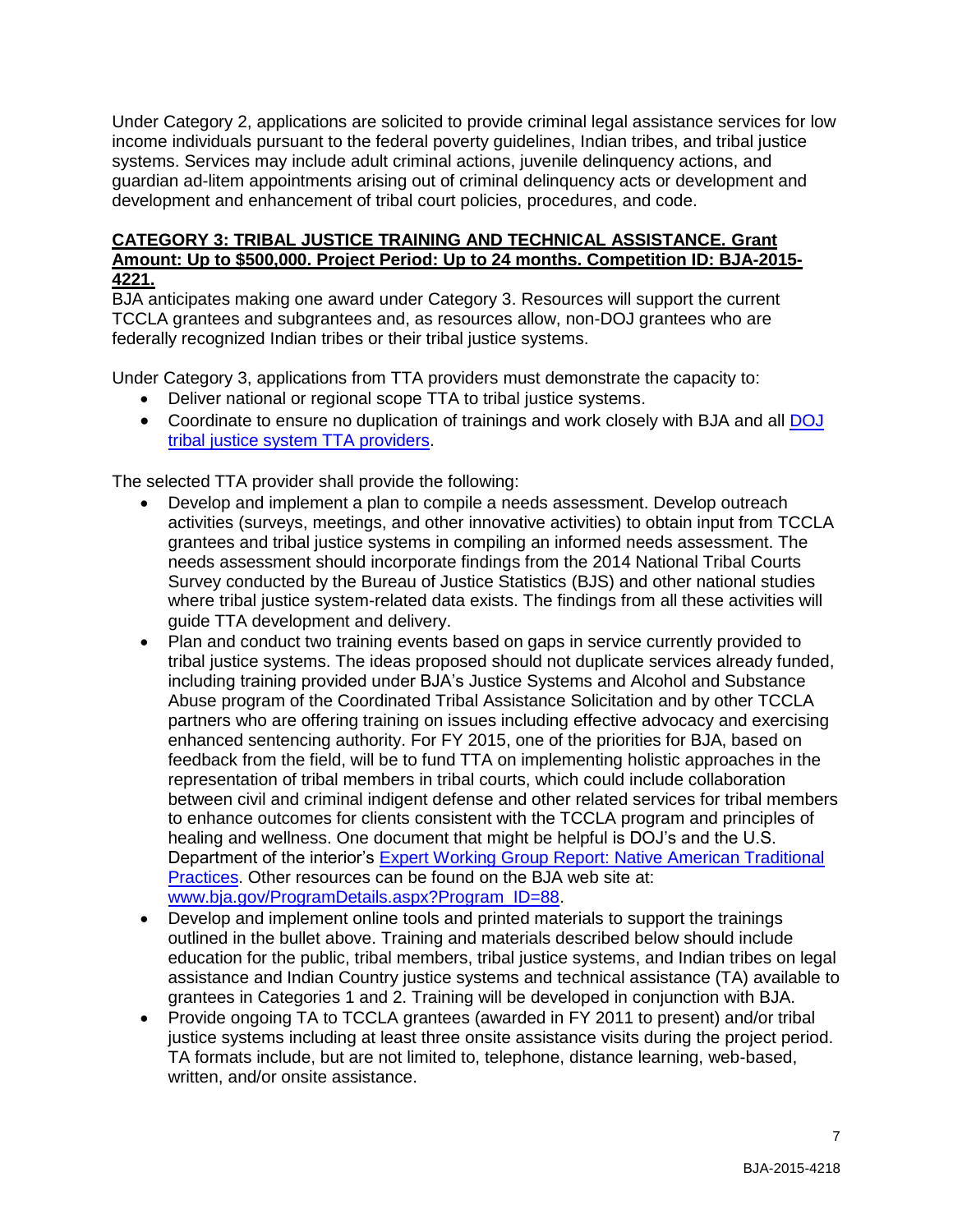- Develop and disseminate up to three publications to be determined in conjunction with BJA, as well as other program- and training-related materials. One publication will be focused on Alaska Native Tribal Justice Systems, to be coordinated with TCCLA grantees, Alaska Tribal Court Judges Association, and/or the Tanana Chiefs Association who hosts an annual tribal courts conference in Alaska.
- Conduct distance learning training, as appropriate, to complement classroom training.
- Attend and present at national DOJ events providing information on TCCLA and tribal legal assistance activity and opportunities through TCCLA.
- Provide scholarships to support tribes with inadequate resources to attend tribal justice systems trainings, specifically the two trainings that will be provided as deliverables under Category 3.
- Coordinate with the BJA tribal TTA partners, the BJA National Training and Technical Assistance Center, and other partners and federal agencies as appropriate to the projects.

## <span id="page-7-0"></span>**Type of Award**<sup>2</sup>

 $\overline{a}$ 

BJA expects that it will make awards from Category 1, Civil Legal Assistance and Category 2, Criminal Legal Assistance of the solicitation in the form of a grant.

BJA expects that it will make all Category 3, Training and Technical Assistance awards from this solicitation in the form of a cooperative agreement, which is a particular type of grant used if BJA expects to have ongoing substantial involvement in award activities. Substantial involvement includes direct oversight and involvement with the grantee organization in implementation of the grant, but does not involve day-to-day project management. See [Administrative, National Policy, and other Legal Requirements,](#page-26-0) under Section [F. Federal Award](#page-25-0)  [Administration,](#page-25-0) for details regarding the federal involvement anticipated under an award from this solicitation.

## <span id="page-7-1"></span>**Financial Management and System of Internal Controls**

If selected for funding, the award recipient must:

(a) Establish and maintain effective internal control over the federal award that provides reasonable assurance that the non-federal entity is managing the federal award in compliance with federal statutes, regulations, and the terms and conditions of the federal award. These internal controls should be in compliance with guidance in "Standards for Internal Control in the Federal Government" issued by the Comptroller General of the United States and the "Internal Control Integrated Framework", issued by the Committee of Sponsoring Organizations of the Treadway Commission (COSO).

(b) Comply with federal statutes, regulations, and the terms and conditions of the federal awards.

(c) Evaluate and monitor the non-federal entity's compliance with statute, regulations and the terms and conditions of federal awards.

<sup>2</sup> *See generally* 31 U.S.C. §§ 6301-6305 (defines and describes various forms of federal assistance relationships, including grants and cooperative agreements (a type of grant)).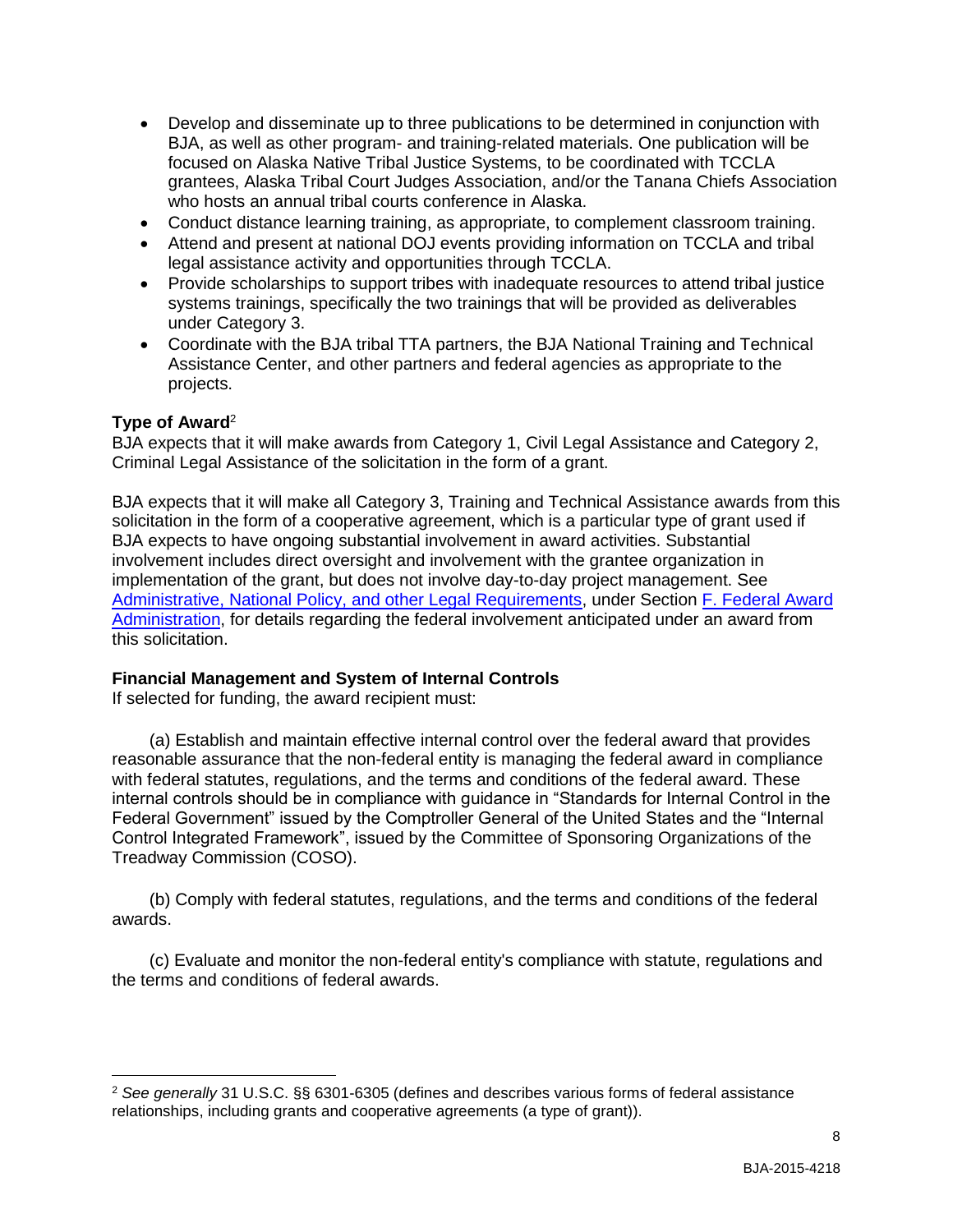(d) Take prompt action when instances of noncompliance are identified including noncompliance identified in audit findings.

(e) Take reasonable measures to safeguard protected personally identifiable information and other information the federal awarding agency or pass-through entity designates as sensitive or the non-federal entity considers sensitive consistent with applicable federal, state and local laws regarding privacy and obligations of confidentiality.

In order to better understand administrative requirements and cost principles, award applicants are encouraged to enroll, at no charge, in the Department of Justice Grants Financial Management Online Training available [here.](http://gfm.webfirst.com/)

#### <span id="page-8-0"></span>**Budget Information**

 $\overline{a}$ 

#### <span id="page-8-1"></span>**Cost Sharing or Match Requirement**

This solicitation does not require a match. However, if a successful application proposes a voluntary match amount, and OJP approves the budget, the total match amount incorporated into the approved budget becomes mandatory and subject to audit.

#### <span id="page-8-2"></span>**Pre-Agreement Cost Approvals**

OJP does not typically approve pre-agreement costs; an applicant must request and obtain the prior written approval of OJP for all such costs. If approved, pre-agreement costs could be paid from grant funds consistent with a grantee's approved budget, and under applicable cost standards. However, all such costs prior to award and prior to approval of the costs are incurred at the sole risk of an applicant. Generally, no applicant should incur project costs *before* submitting an application requesting federal funding for those costs. Should there be extenuating circumstances that appear to be appropriate for OJP's consideration as preagreement costs, the applicant should contact the point of contact listed on the title page of this announcement for details on the requirements for submitting a written request for approval. See the section on Costs Requiring Prior Approval in the [Financial Guide,](http://ojp.gov/financialguide/index.htm) for more information.

#### <span id="page-8-3"></span>**Limitation on Use of Award Funds for Employee Compensation; Waiver**

With respect to any award of more than \$250,000 made under this solicitation, recipients may not use federal funds to pay total cash compensation (salary plus bonuses) to any employee of the award recipient at a rate that exceeds 110 percent of the maximum annual salary payable to a member of the Federal Government's Senior Executive Service (SES) at an agency with a Certified SES Performance Appraisal System for that year.<sup>3</sup> The 2015 salary table for SES employees is available on the Office of Personnel Management [web site.](http://www.opm.gov/policy-data-oversight/pay-leave/salaries-wages/salary-tables/15Tables/exec/html/ES.aspx) Note: A recipient may compensate an employee at a higher rate, provided the amount in excess of this compensation limitation is paid with non-federal funds. (Any such additional compensation will not be considered matching funds where match requirements apply.)

The Assistant Attorney General (AAG) for OJP may exercise discretion to waive, on an individual basis, the limitation on compensation rates allowable under an award. An applicant requesting a waiver should include a detailed justification in the budget narrative of the application. Unless the applicant submits a waiver request and justification with the application, the applicant should anticipate that OJP will request the applicant to adjust and resubmit the budget.

<sup>&</sup>lt;sup>3</sup> This limitation on use of award funds does not apply to the non-profit organizations specifically named at Appendix VIII to 2 C.F.R. part 200.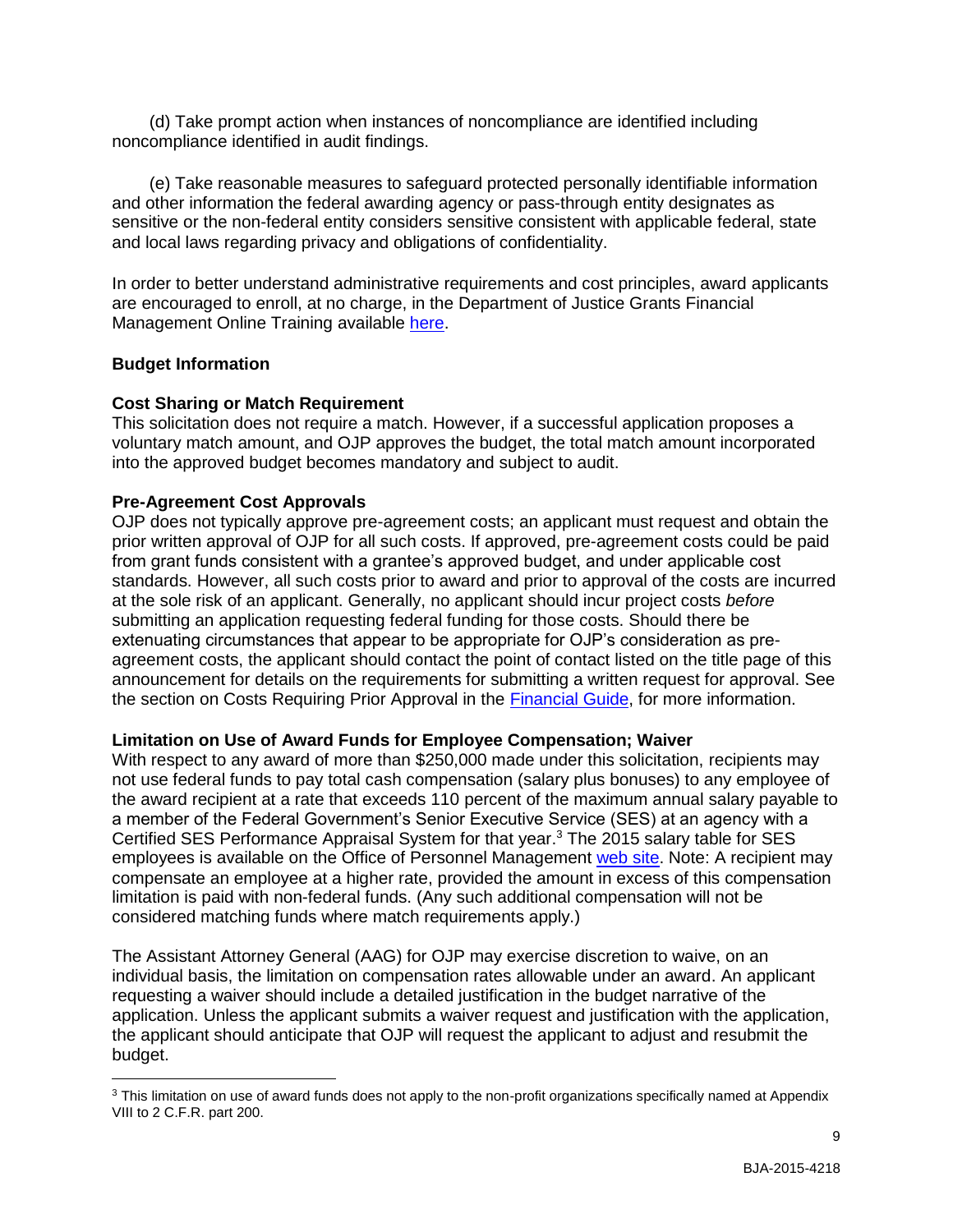The justification should include the particular qualifications and expertise of the individual, the uniqueness of the service the individual will provide, the individual's specific knowledge of the program or project being undertaken with award funds, and a statement explaining that the individual's salary is commensurate with the regular and customary rate for an individual with his/her qualifications and expertise, and for the work to be done.

## <span id="page-9-2"></span>**Prior Approval, Planning, and Reporting of Conference/Meeting/Training Costs**

OJP strongly encourages applicants that propose to use award funds for any conference-, meeting-, or training-related activity to review carefully—before submitting an application—the OJP policy and guidance on "conference" approval, planning, and reporting available at [www.ojp.gov/financialguide/PostawardRequirements/chapter15page1.htm.](http://www.ojp.gov/financialguide/PostawardRequirements/chapter15page1.htm) OJP policy and guidance (1) encourage minimization of conference, meeting, and training costs; (2) require prior written approval (which may affect project timelines) of most such costs for cooperative agreement recipients and of some such costs for grant recipients; and (3) set cost limits, including a general prohibition of all food and beverage costs.

## <span id="page-9-3"></span>**Costs Associated with Language Assistance (if applicable)**

If an applicant proposes a program or activity that would deliver services or benefits to individuals, the costs of taking reasonable steps to provide meaningful access to those services or benefits for individuals with limited English proficiency may be allowable. Reasonable steps to provide meaningful access to services or benefits may include interpretation or translation services where appropriate.

For additional information, see the "Civil Rights Compliance" section under "Solicitation Requirements" in the [OJP Funding Resource Center.](http://ojp.gov/funding/index.htm)

## <span id="page-9-0"></span>**C. Eligibility Information**

For additional eligibility information, see Title page.

## <span id="page-9-4"></span>**Cost Sharing or Match Requirement**

For additional information on cost sharing and match requirement, see Section [B. Federal](#page-5-0)  [Award Information.](#page-5-0)

## <span id="page-9-5"></span>**Limit on Number of Application Submissions**

If an applicant submits multiple versions of the same application, BJA will review only the most recent system-validated version submitted. For more information on system-validated versions, see [How To Apply.](#page-18-0)

## <span id="page-9-1"></span>**D. Application and Submission Information**

## <span id="page-9-6"></span>**What an Application Should Include**

Applicants should anticipate that if they fail to submit an application that contains all of the specified elements, it may negatively affect the review of their application; and, should a decision be made to make an award, it may result in the inclusion of special conditions that preclude the recipient from accessing or using award funds pending satisfaction of the conditions.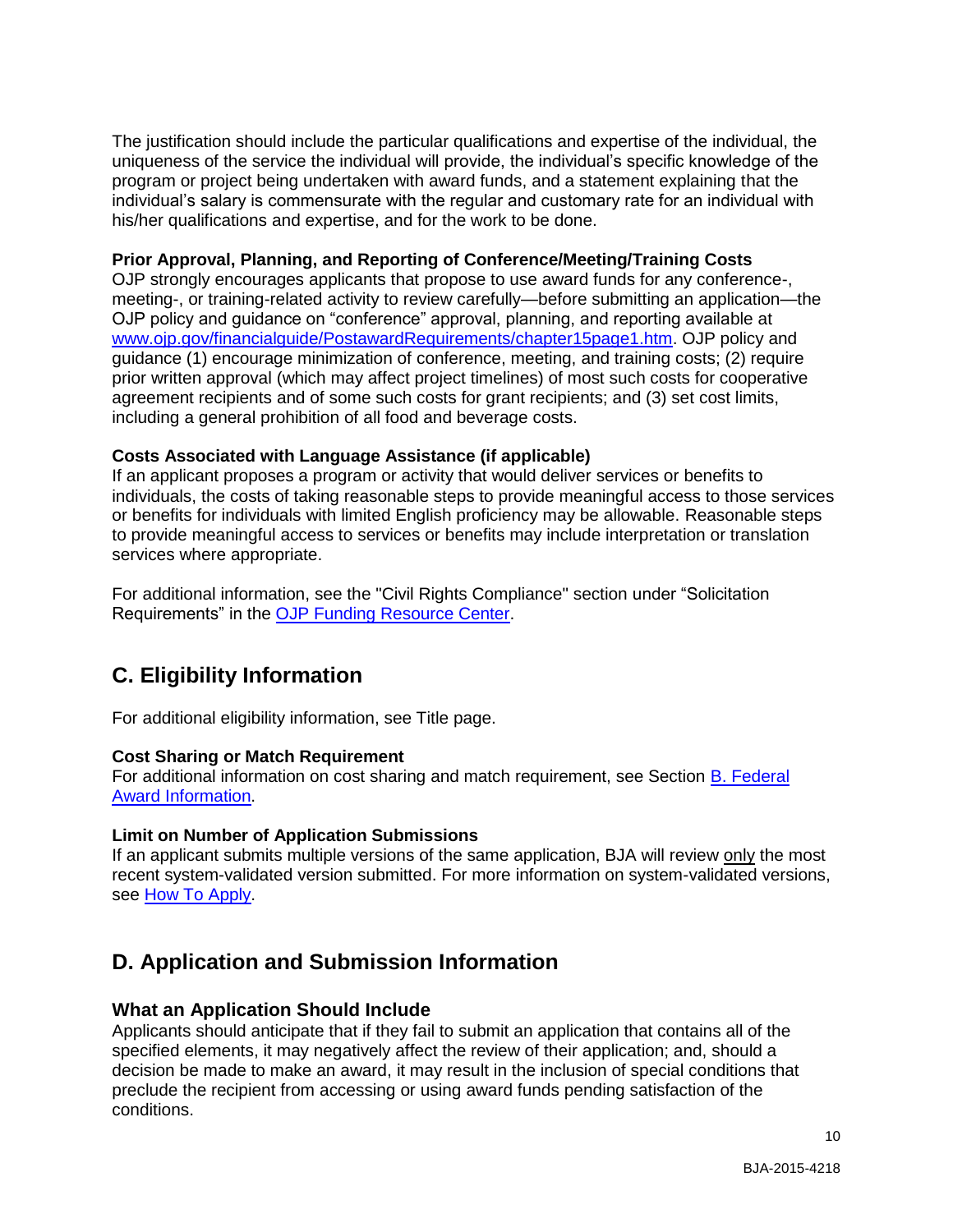Moreover, applicants should anticipate that applications that are determined to be nonresponsive to the scope of the solicitation, or that do not include application elements that BJA has designated to be critical, will neither proceed to peer review nor receive further consideration. Under this solicitation, BJA has designated the following application elements as critical: Project Abstract, Program Narrative, Budget Detail Worksheet, Budget Narrative, Tribal Agreements for Project Services (for Categories 1 and 2 only, if applicable), Project Timeline, Resumes, I.R.S. determination letter recognizing 501(c)(3) tax exempt status and public charity classification, and Memorandums of Understanding. Applicants may combine the Budget Narrative and the Budget Detail Worksheet in one document. However, if an applicant submits only one document, it must contain **both** narrative and detail information. Please review the "Note on File Names and File Types" under [How To Apply](#page-18-0) to be sure applications are submitted in permitted formats.

*OJP strongly recommends that applicants use appropriately descriptive file names (e.g., "Abstract," "Program Narrative," "Budget Detail Worksheet and Budget Narrative," "Timelines," "Memoranda of Understanding," "Resumes") for all attachments. Also, OJP recommends that resumes be included in a single file.*

#### **1. Information to Complete the Application for Federal Assistance (SF-424)**

The SF-424 is a required standard form used as a cover sheet for submission of preapplications, applications, and related information. Grants.gov and OJP's Grant Management System (GMS) take information from the applicant's profile to populate the fields on this form. When selecting "type of applicant," if the applicant is a for-profit entity, select "For-Profit Organization" or "Small Business" (as applicable).

**Intergovernmental Review:** This funding opportunity (program) is not subject to **Executive** [Order 12372.](http://www.archives.gov/federal-register/codification/executive-order/12372.html) (In completing the SF-424, applicants are to make the appropriate selection in response to question 19 to indicate that the "Program is not covered by E.O. 12372.")

#### **2. Project Abstract**

 $\overline{a}$ 

Applications should include a high-quality "Project Abstract" that summarizes the proposed project in 400 words or less, not to exceed one page. Project abstracts should be—

- Written for a general public audience
- Submitted in MS Word
- Submitted as a separate attachment with "Project Abstract" as part of its file name
- Single-spaced, using a standard 12-point font (Times New Roman) with 1-inch margins

The abstract should provide an overall summary of the project and include the following clearly labeled and delineated:

- Legal name of applicant, project title,<sup>4</sup> funding requested
- Identify which category the application is for: Category 1, Civil Legal Assistance, Category 2, Criminal Legal Assistance, or Category 3,Training and Technical Assistance

<sup>4</sup> Title of project should reflect applicants local activity, please do NOT use the "Tribal Civil and Criminal Legal Assistance Program" as your project title. The title is shared within BJA, DOJ, and if warranted publicly (i.e., examples of applications posted to the BJA website). One TCCLA application has been posted in the past.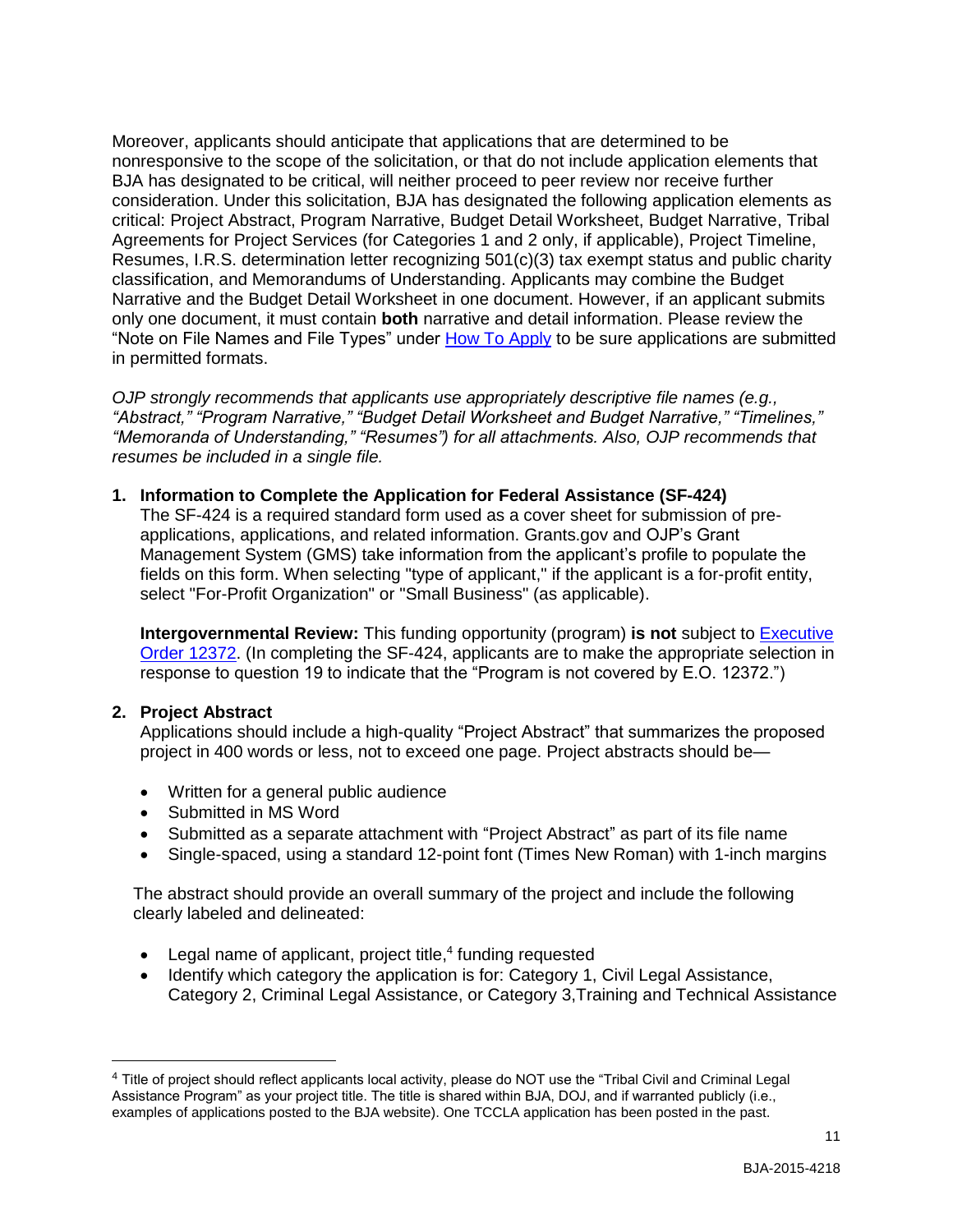- Identify the project as legal representation, legal services other than legal representation of tribal members and other individuals as authorized in Categories 1 and 2, or other (provide description)
- Project's purpose, goals, deliverables, outcomes
- Define the target population for the project(s) and jurisdictional context
- Define strategies, program design elements and/or coordination plan used
- For Category 1 and 2 applicants, including subgrantees, identify for each project in the application:
	- $\circ$  Legal representation: number of anticipated new cases, number of tribe(s) served of number of tribes in service area (i.e. 3 tribes of 5 tribes served)
	- $\circ$  Legal services other than legal representation of tribal members and other individuals as authorized in Categories 1 and 2 : number of participants for each project and number of tribe(s) served of number of tribes in service area (3 tribes of 5 tribes served), and / or
	- $\circ$  Other activity: number of participants of the number of tribes, number of tribes served of the number of tribes in service area
- For Category 3 applicants, identify TTA strategy and subcontract agreements with key partners

As a separate attachment, the project abstract will **not** count against the page limit for the program narrative.

## **3. Program Narrative**

The program narrative must respond to the solicitation and Selection Criteria 1-4 listed below in the order given. The program narrative should be double-spaced, using a standard 12-point font (Times New Roman) with 1-inch margins, and should not exceed 15 pages. Number pages "1 of 15," "2 of 15," etc.

If the program narrative fails to comply with these length-related restrictions, BJA may consider such noncompliance in peer review and in final award decisions.

The following sections should be included as part of the program narrative:

- a. Statement of the Problem
- b. Project Design, Implementation and Sustainment of activity/effort/program
- c. Capabilities and Competencies
- d. Plan for Collecting the Data Required for this Solicitation's Performance Measures To assist the Department with fulfilling its responsibilities under the Government Performance and Results Act of 1993 (GPRA), Public Law 103-62, and the GPRA Modernization Act of 2010, Public Law 111–352, applicants that receive funding under this solicitation must provide data that measure the results of their work done under this solicitation. OJP will require any award recipient, post award, to provide the data requested in the "Data Grantee Provides" column so that OJP can calculate values for the "Performance Measures" column. For Category 1 and 2, award recipients will be required to submit performance metric data quarterly through BJA's online Performance Measurement Tool (PMT) located at [www.bjaperformancetools.org.](https://www.bjaperformancetools.org/) A complete questionnaire with all the required performance measures can be found at [www.bjaperformancetools.org/help/TCCLAPerformanceMeasures.pdf.](https://www.bjaperformancetools.org/help/TCCLAPerformanceMeasures.pdf) For Category 3, award recipients will be required to submit performance metric data quarterly through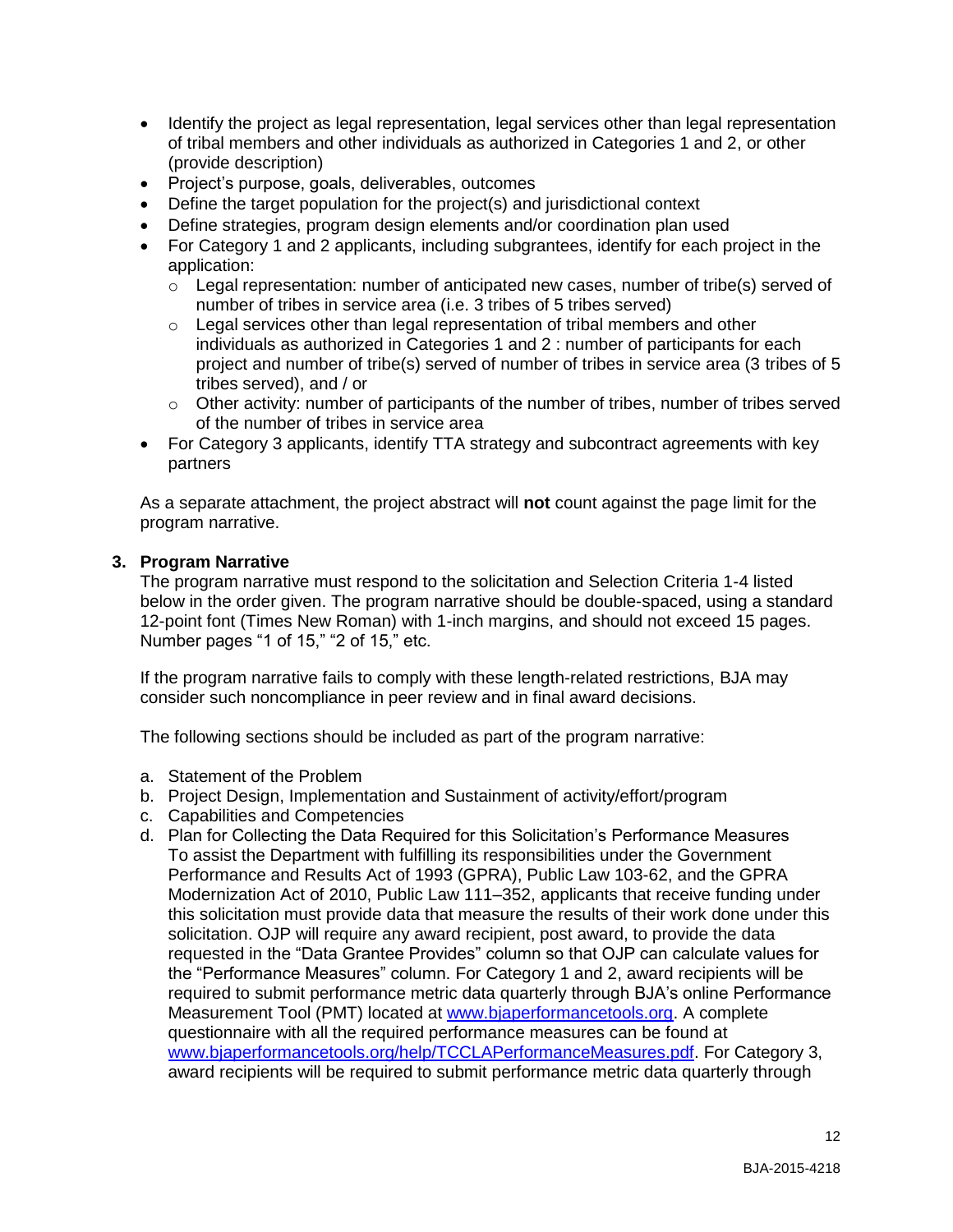BJA's online Training and Technical Assistance Reporting Portal located at: [www.bjatraining.org.](http://www.bjatraining.org/) Performance measures for this solicitation are as follows:

| <b>Objectives</b>                                                                                                                                                       | <b>Performance Measure</b>                                                                                                                                                                                 | <b>Data Grantee Provides</b>                                                                                                                                                                                                                                                                                                                                                                                                                                                                      |
|-------------------------------------------------------------------------------------------------------------------------------------------------------------------------|------------------------------------------------------------------------------------------------------------------------------------------------------------------------------------------------------------|---------------------------------------------------------------------------------------------------------------------------------------------------------------------------------------------------------------------------------------------------------------------------------------------------------------------------------------------------------------------------------------------------------------------------------------------------------------------------------------------------|
| Category 3, Objective 1:<br>Increase the knowledge of<br>criminal and tribal justice<br>practitioners through:<br>In-person training<br>Web-based learning<br>$\bullet$ | Percentage of in-person or web-based<br>participants who successfully completed<br>the program<br>Percentage of in-person or web-based<br>participants who rated the training as<br>satisfactory or better | Number of in-person trainees who:<br>Attended each training<br>$\bullet$<br>Completed each training<br>$\bullet$<br>Completed an evaluation<br>$\bullet$<br>Rated the training as satisfactory<br>$\bullet$<br>or better<br>Completed a pre- and post-test<br>$\bullet$<br>Had an improved post-test score<br>$\bullet$                                                                                                                                                                           |
| Distance learning using<br>$\bullet$<br>CD/DVDs<br>Developing or revising<br>$\bullet$<br>training curricula                                                            | Percentage of in-person or web-based<br>participants trained and subsequently<br>demonstrated performance improvement                                                                                      | over their pre-test<br>Number of web-based trainees<br>who:<br>Started the training<br>$\bullet$<br>Completed the training<br>$\bullet$<br>Completed an evaluation<br>$\bullet$<br>Rated the training as satisfactory<br>$\bullet$<br>or better<br>Completed a pre- and post-test<br>$\bullet$<br>Had an improved post-test score<br>$\bullet$<br>over their pre-test                                                                                                                             |
|                                                                                                                                                                         | Percentage of organizations that rated<br>the training as satisfactory or better                                                                                                                           | Number of organizations that:<br>Received CD/DVDs<br>$\bullet$<br>Received CD/DVDs that<br>$\bullet$<br>responded to the survey<br>Rated the CD/DVD as<br>$\bullet$<br>satisfactory or that the CD/DVD<br>met their training needs<br>Number of training curricula:<br>Developed<br>$\bullet$                                                                                                                                                                                                     |
|                                                                                                                                                                         | Number of curricula developed<br>Number of curricula that were pilot<br>tested<br>Percentage of curricula that were revised                                                                                | Pilot tested<br>$\bullet$<br>Revised after being pilot tested<br>$\bullet$                                                                                                                                                                                                                                                                                                                                                                                                                        |
| Category 3, Objective 2:<br>Increase a criminal justice<br>agency's ability to solve<br>problems and/or modify<br>policies or practices                                 | after pilot testing<br>Percentage of agencies that rated<br>services as satisfactory or better<br>Percentage of agencies that<br>implemented one or more<br>recommendations                                | For the current reporting period:<br>Number of onsite visits<br>completed<br>Number of agencies that<br>$\bullet$<br>completed an evaluation of<br>services<br>Number of agencies that rated<br>$\bullet$<br>the services as satisfactory or<br>better<br>Number of reports submitted to<br>$\bullet$<br>requesting agencies after onsite<br>visits<br>Number of requesting agencies<br>$\bullet$<br>that implemented one or more of<br>the report recommendations 6<br>months after onsite visit |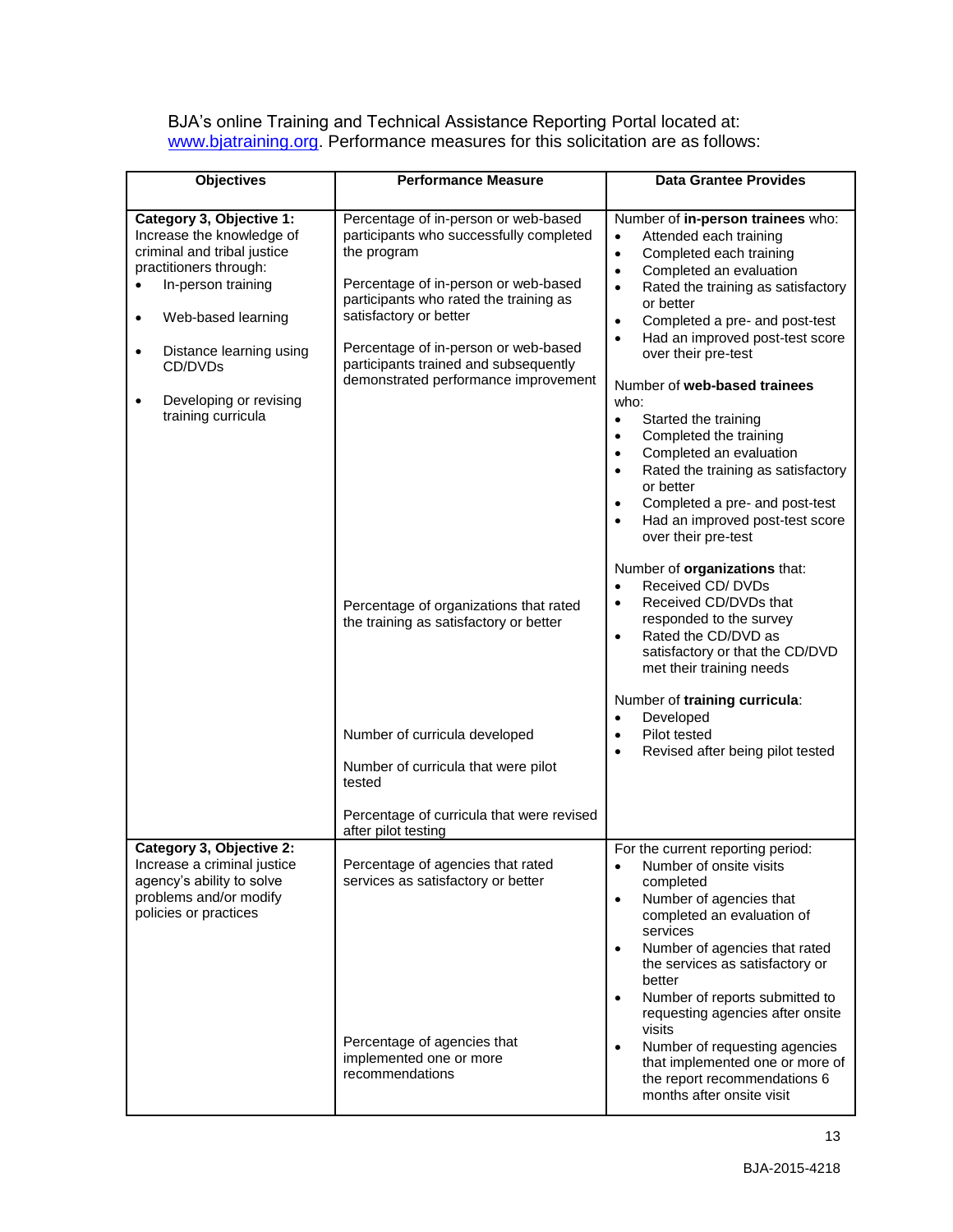|                                                                                                                                 | Percentage of individuals who received<br>peer visits who reported that the visit to<br>the other agency was useful in providing<br>information on policies or practices<br>Percentage of people who received peer<br>visits who implemented one or more<br>policies or practices 6 months after they<br>were observed<br>Percentage of requesting agencies of<br>other onsite services who rated the<br>services provided as satisfactory or<br>better<br>Number of web sites developed<br>Number of web sites maintained<br>Number of publications developed<br>Number of publications disseminated | Number of peer-to-peer visits<br>$\bullet$<br>completed<br>Number of people who received<br>$\bullet$<br>peer visits who completed an<br>evaluation<br>$\bullet$<br>Number of people who received<br>peer visits who reported that the<br>visit was useful in providing<br>information on policies or<br>practices<br>Number of people who received<br>$\bullet$<br>peer visits who implemented one<br>or more policies or practices 6<br>months after they were observed<br>Number of people who received<br>$\bullet$<br>peer visits<br>Number of requesting agencies<br>$\bullet$<br>who completed an evaluation<br>Number of requesting agencies<br>$\bullet$<br>that rated the services provided<br>as satisfactory or better<br>Number of web sites developed<br>$\bullet$<br>Number of web sites maintained<br>$\bullet$<br>Number of publications<br>$\bullet$<br>developed<br>Number of publications<br>$\bullet$<br>disseminated<br>Number of information requests<br>$\bullet$<br>Number of information requests<br>$\bullet$<br>responded to |
|---------------------------------------------------------------------------------------------------------------------------------|-------------------------------------------------------------------------------------------------------------------------------------------------------------------------------------------------------------------------------------------------------------------------------------------------------------------------------------------------------------------------------------------------------------------------------------------------------------------------------------------------------------------------------------------------------------------------------------------------------|----------------------------------------------------------------------------------------------------------------------------------------------------------------------------------------------------------------------------------------------------------------------------------------------------------------------------------------------------------------------------------------------------------------------------------------------------------------------------------------------------------------------------------------------------------------------------------------------------------------------------------------------------------------------------------------------------------------------------------------------------------------------------------------------------------------------------------------------------------------------------------------------------------------------------------------------------------------------------------------------------------------------------------------------------------|
|                                                                                                                                 | Percentage of resolved calls for<br>assistance                                                                                                                                                                                                                                                                                                                                                                                                                                                                                                                                                        |                                                                                                                                                                                                                                                                                                                                                                                                                                                                                                                                                                                                                                                                                                                                                                                                                                                                                                                                                                                                                                                          |
| Category 3, Objective 3:<br>Increase the dissemination of<br>information to help build<br>capacity in tribal justice<br>systems | Number of conferences or forums held<br>Percentage of advisory/focus groups<br>evaluated as satisfactory or better<br>Number of publications developed<br>Number of publications disseminated<br>Percentage of evaluations rating the<br>materials as satisfactory or better                                                                                                                                                                                                                                                                                                                          | For the current reporting period:<br>Number of advisory/focus<br>groups held<br>Number of advisory/focus group<br>$\bullet$<br>attendees who completed an<br>evaluation<br>Number of advisory/focus group<br>$\bullet$<br>attendees rated the<br>advisory/focus group as<br>satisfactory or better<br>Number of documents produced<br>$\bullet$<br>as a result of advisory/focus<br>groups<br>Number of documents<br>$\bullet$<br>disseminated to the field as a<br>result of advisory/focus groups<br>Number of evaluations provided<br>٠<br>Number of agencies that rated<br>$\bullet$<br>the product as satisfactory or<br>better                                                                                                                                                                                                                                                                                                                                                                                                                     |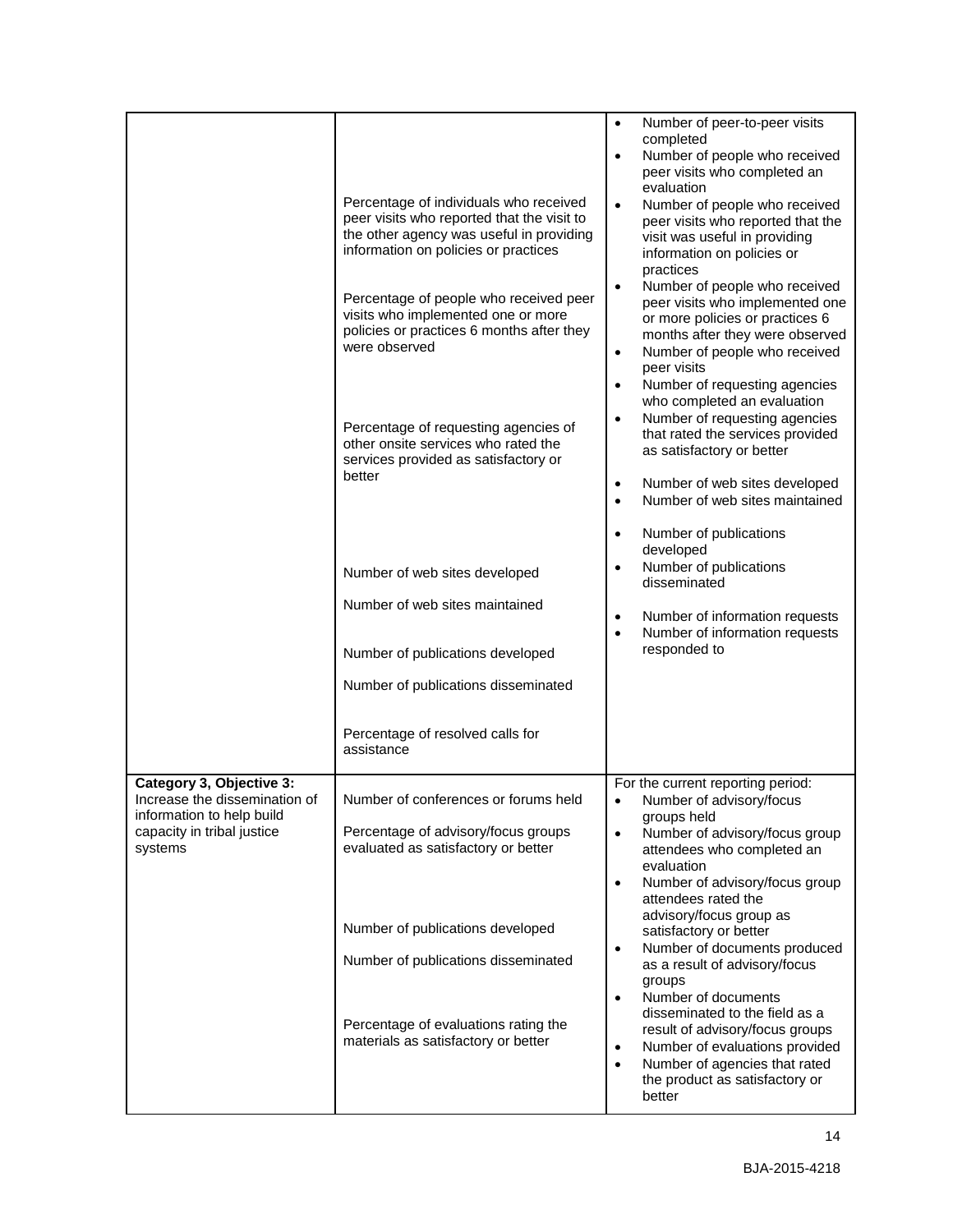| Number of training activities conducted.                                        | Number of training activities<br>conducted                                        |
|---------------------------------------------------------------------------------|-----------------------------------------------------------------------------------|
| Percentage of participants who rated the<br>training as satisfactory or better. | Number of trainees who<br>completed an evaluation<br>Number of trainees who rated |
|                                                                                 | the training satisfactory or better                                               |

BJA does not require applicants to submit performance measures data with their applications. Performance measures are included as an alert that BJA will require successful applicants to submit specific data as part of their reporting requirements. For the application, applicants should indicate an understanding of these requirements and discuss how they will gather the required data, should they receive funding.

## **Note on Project Evaluations**

Applicants that propose to use funds awarded through this solicitation to conduct project evaluations should be aware that certain project evaluations (such as systematic investigations designed to develop or contribute to generalizable knowledge) may constitute "research" for purposes of applicable DOJ human subjects protection regulations. However, project evaluations that are intended only to generate internal improvements to a program or service, or are conducted only to meet OJP's performance measure data reporting requirements likely do not constitute "research." Applicants should provide sufficient information for OJP to determine whether the particular project they propose would either intentionally or unintentionally collect and/or use information in such a way that it meets the DOJ regulatory definition of research.

Research, for the purposes of human subjects protections for OJP-funded programs, is defined as, "a systematic investigation, including research development, testing, and evaluation, designed to develop or contribute to generalizable knowledge" 28 C.F.R. § 46.102(d). For additional information on determining whether a proposed activity would constitute research, see the decision tree to assist applicants on the "Research and the Protection of Human Subjects" section of the [OJP Funding Resource Center](http://ojp.gov/funding/index.htm) web page [\(ojp.gov/funding/Explore/SolicitationRequirements/EvidenceResearchEvaluationRequire](http://ojp.gov/funding/Explore/SolicitationRequirements/EvidenceResearchEvaluationRequirements.htm) [ments.htm\)](http://ojp.gov/funding/Explore/SolicitationRequirements/EvidenceResearchEvaluationRequirements.htm). Applicants whose proposals may involve a research or statistical component also should review the "Data Privacy and Confidentiality Requirements" section on that web page.

## **4. Budget Detail Worksheet and Budget Narrative**

#### **a. Budget Detail Worksheet**

For Categories 1 and 2, applicants should budget for the costs of travel and accommodations for advocate(s) or attorney(s) to attend two to three trainings during the grant period. Any applicant who has more than 20 subgrantees must budget \$15,000 per award for travel resources for training. For Category 3, applicants should budget for the cost of travel and accommodations for staff and speakers to travel to three DOJsponsored grant meetings and adequate level of speakers/presenters to travel to TCCLA events.

Applicants who are new grantees are encouraged to budget travel resources for sponsored financial management training, offered regionally. For locations and dates of the trainings, see [www.esi-bethesda.com/OJPtraining/registration.html.](http://www.esi-bethesda.com/OJPtraining/registration.html) Applicants who have previously received a grant award from BJA and have participated in this training as part of that previous award are encouraged to take the online version of the training.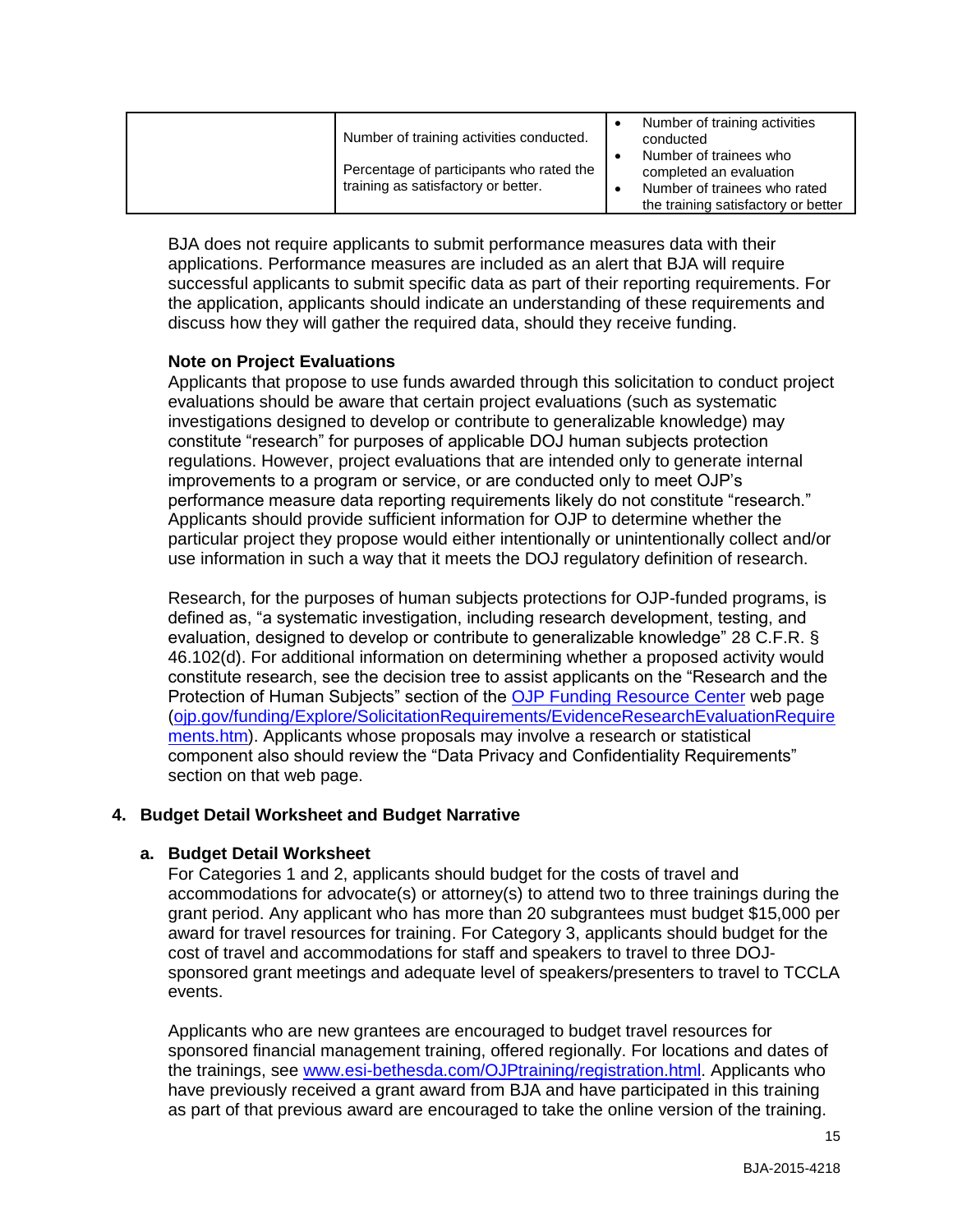Applicants must also budget funding to travel to one 2-day national training sponsored by BJA's TCCLA TTA provider for the Tribal Civil and Criminal Legal Assistance Program. Provide a reasonable best estimate of travel costs.

#### A sample Budget Detail Worksheet can be found at

[www.ojp.gov/funding/Apply/Resources/BudgetDetailWorksheet.pdf.](http://ojp.gov/funding/Apply/Resources/BudgetDetailWorksheet.pdf) Applicants that submit their budget in a different format should include the budget categories listed in the sample budget worksheet.

For questions pertaining to budget and examples of allowable and unallowable costs, see the Financial Guide at [www.ojp.gov/financialguide/index.htm](http://www.ojp.gov/financialguide/index.htm)*.*

#### **b. Budget Narrative**

The Budget Narrative should thoroughly and clearly describe every category of expense listed in the Budget Detail Worksheet. OJP expects proposed budgets to be complete, cost effective, and allowable (e.g., reasonable, allocable, and necessary for project activities).

Applicants should demonstrate in their budget narratives how they will maximize cost effectiveness of grant expenditures. Budget narratives should generally describe cost effectiveness in relation to potential alternatives and the goals of the project. For example, a budget narrative should detail why planned in-person meetings are necessary, or how technology and collaboration with outside organizations could be used to reduce costs, without compromising quality. Further, applicants should substantiate the need for all equipment budgeted.

The narrative should be mathematically sound and correspond with the information and figures provided in the Budget Detail Worksheet. The narrative should explain how the applicant estimated and calculated all costs, and how they are relevant to the completion of the proposed project. The narrative may include tables for clarification purposes but need not be in a spreadsheet format. As with the Budget Detail Worksheet, the Budget Narrative should be broken down by year.

#### **c. Non-Competitive Procurement Contracts In Excess of Simplified Acquisition Threshold**

If an applicant proposes to make one or more non-competitive procurements of products or services, where the non-competitive procurement will exceed the simplified acquisition threshold (also known as the small purchase threshold), which is currently set at \$150,000, the application should address the considerations outlined in the OJP [Financial Guide.](http://ojp.gov/financialguide/index.htm)

## **d. Pre-Agreement Cost Approvals**

For information on pre-agreement costs, see Section [B. Federal Award Information.](#page-5-0)

## **5. Indirect Cost Rate Agreement** (if applicable)

Indirect costs are allowed only if the applicant has a federally approved indirect cost rate. (This requirement does not apply to units of local government.) Attach a copy of the federally approved indirect cost rate agreement to the application. Applicants that do not have an approved rate may request one through their cognizant federal agency, which will review all documentation and approve a rate for the applicant organization, or, if the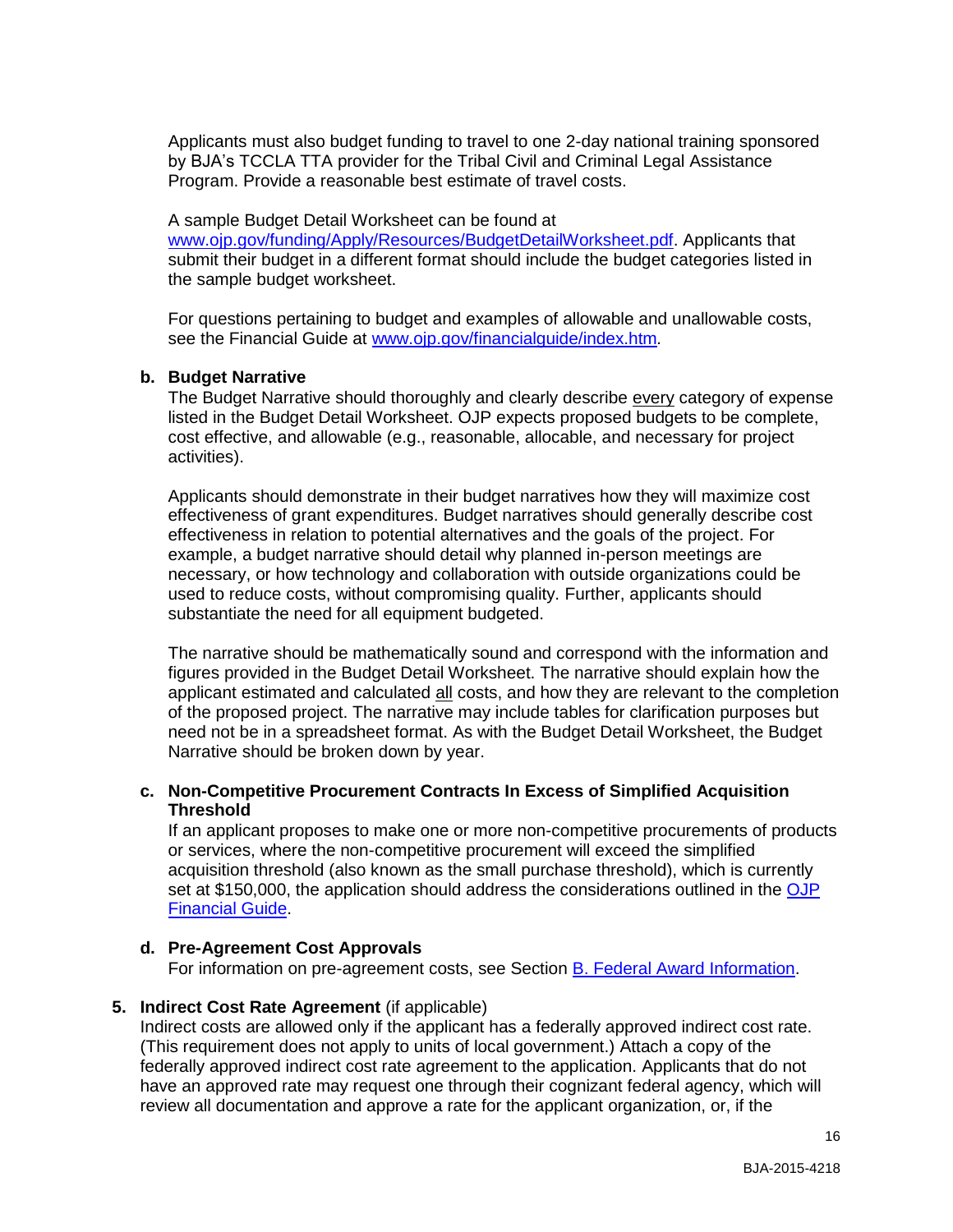applicant's accounting system permits, costs may be allocated in the direct cost categories. For the definition of Cognizant Federal Agency, see the "Glossary of Terms" in the [Financial](http://ojp.gov/financialguide/index.htm)  [Guide.](http://ojp.gov/financialguide/index.htm) For assistance with identifying your cognizant agency, please contact the Customer Service Center at 1-800-458-0786 or at [ask.ocfo@usdoj.gov.](mailto:ask.ocfo@usdoj.gov) If DOJ is the cognizant federal agency, obtain information needed to submit an indirect cost rate proposal at [http://ojp.gov/funding/Apply/Resources/IndirectCosts.pdf.](http://ojp.gov/funding/Apply/Resources/IndirectCosts.pdf)

- **5. Tribal Agreements for Project Services (Categories 1 and 2 only, if applicable)** Applicants who conduct legal services other than legal representation of tribal members and other individuals as authorized in Categories 1 and 2, and other purposes consistent with this authorization (25 U.S.C. 3651 et seq. (Public Law 106-559)) must submit either:
	- 1) documentation (such as performance metrics, or founding documents for the organization) to show that the applicant has provided services to tribes or members of tribes that it proposes to serve under the application for at least 7 years, OR
	- 2) a written agreement, tribal resolution, or equivalent form of legal enactments with each tribe, stating their support for the project and its commitment to participate in the project if it is selected for funding.

If the document is an agreement and the applicant is unable to submit, with the application, a fully-executed (i.e., signed) copy of appropriate legal documentation as described above, the applicant should, at minimum, submit an unsigned, draft version of such legal documentation as part of its application. If selected for funding, BJA will make use of and access to funds contingent on receipt of the fully-executed legal documentation.

## **6. Applicant Disclosure of High Risk Status**

Applicants are to disclose whether they are currently designated high risk by another federal grant making agency. This includes any status requiring additional oversight by the federal agency due to past programmatic or financial concerns. If an applicant is designated high risk by another federal grant making agency, you must email the following information to [OJPComplianceReporting@usdoj.gov](mailto:OJPComplianceReporting@usdoj.gov) at the time of application submission:

- The federal agency that currently designated the applicant as high risk
- Date the applicant was designated high risk
- The high risk point of contact name, phone number, and email address, from that federal agency
- Reasons for the high risk status

OJP seeks this information to ensure appropriate federal oversight of any grant award. Unlike the Excluded Parties List, this high risk information does not disqualify any organization from receiving an OJP award. However, additional grant oversight may be included, if necessary, in award documentation.

## **7. Additional Attachments**

- **a. Project Timeline;** include a one-page project timeline with tasks and deliverables, expected completion date, and responsible part.
- b. **Resumes:** include resumes or vitae for key positions.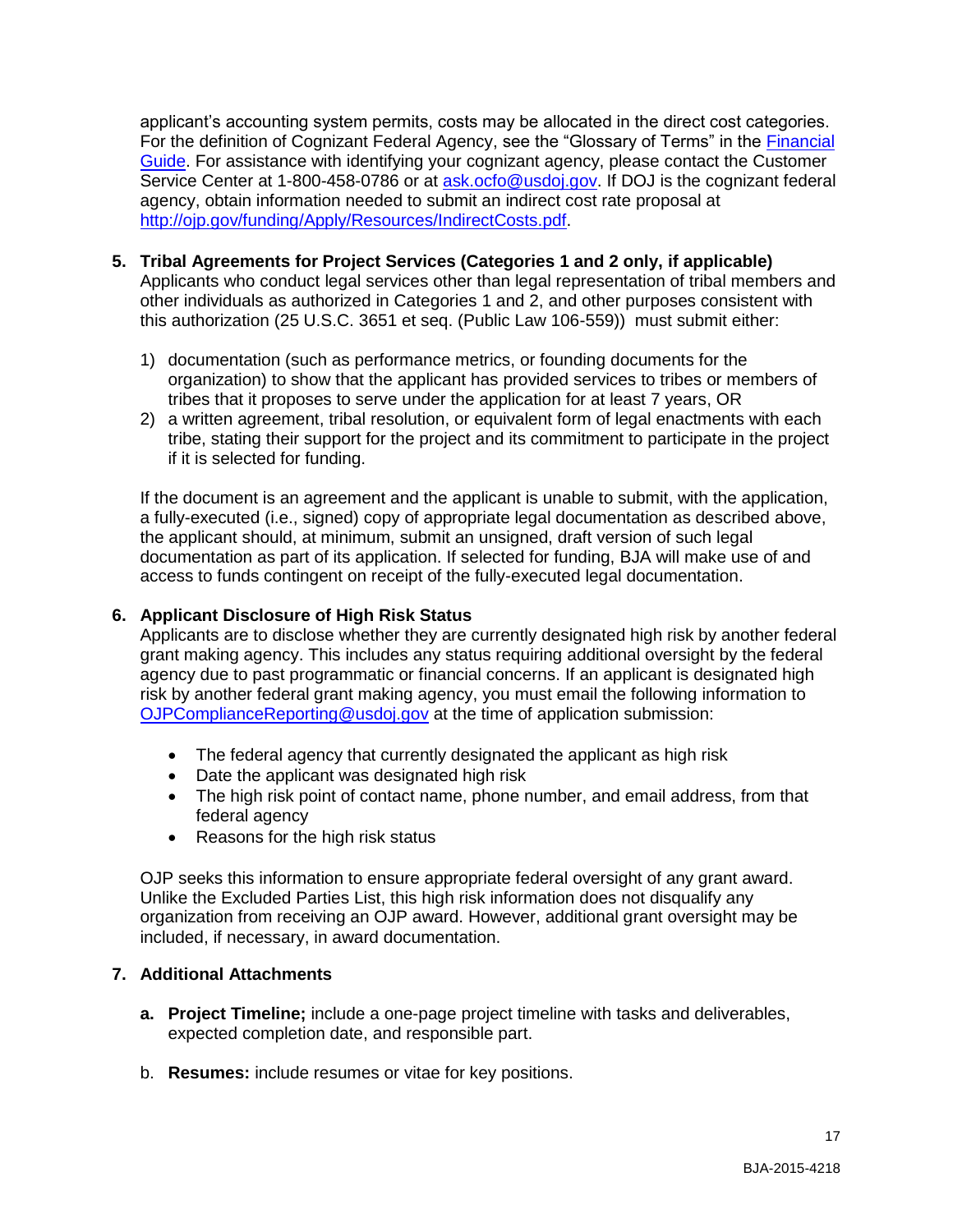- **c. I.R.S. Determination Letter:** include a copy of the current I.R.S. Determination Letter recognizing the applicant's 501(c)(3) tax exempt status and public charity classification.
- d. **Memorandums of Understanding (MOUs):** include MOUs that outline partners' responsibilities.
- e. **Emerging Issues:** include a one-page description on regional emerging issues of tribal justice, criminal justice, civil legal assistance or indigent defense services or tribal-statelocal-federal intergovernmental collaboration.

## f. **Applicant disclosure of pending applications**

Applicants are to disclose whether they have pending applications for federally funded grants or sub grants (including cooperative agreements) that include requests for funding to support the same project being proposed under this solicitation and will cover the identical cost items outlined in the budget narrative and worksheet in the application under this solicitation. The disclosure should include both direct applications for federal funding (e.g., applications to federal agencies) and indirect applications for such funding (e.g., applications to state agencies that will subaward federal funds).

OJP seeks this information to help avoid any inappropriate duplication of funding. Leveraging multiple funding sources in a complementary manner to implement comprehensive programs or projects is encouraged and is not seen as inappropriate duplication.

Applicants that have pending applications as described above are to provide the following information about pending applications submitted within the last 12 months:

- The federal or state funding agency
- The solicitation name/project name
- The point of contact information at the applicable funding agency

| <b>Federal or State</b><br><b>Funding</b><br>Agency                          | <b>Solicitation</b><br><b>Name/Project Name</b>                                               | Name/Phone/E-mail for Point of Contact at Funding<br>Agency |
|------------------------------------------------------------------------------|-----------------------------------------------------------------------------------------------|-------------------------------------------------------------|
| DOJ/COPS                                                                     | COPS Hiring Program                                                                           | Jane Doe, 202/000-0000; jane.doe@usdoj.gov                  |
| HHS/ Substance<br>Abuse & Mental<br><b>Health Services</b><br>Administration | <b>Drug Free Communities</b><br>Mentoring Program/<br>North County Youth<br>Mentoring Program | John Doe, 202/000-0000; john.doe@hhs.gov                    |

Applicants should include the table as a separate attachment, with the file name "Disclosure of Pending Applications," to their application. Applicants that do not have pending applications as described above are to include a statement to this effect in the separate attachment page (e.g., "[Applicant Name on SF-424] does not have pending applications submitted within the last 12 months for federally funded grants or sub grants (including cooperative agreements) that include requests for funding to support the same project being proposed under this solicitation and will cover the identical cost items outlined in the budget narrative and worksheet in the application under this solicitation.").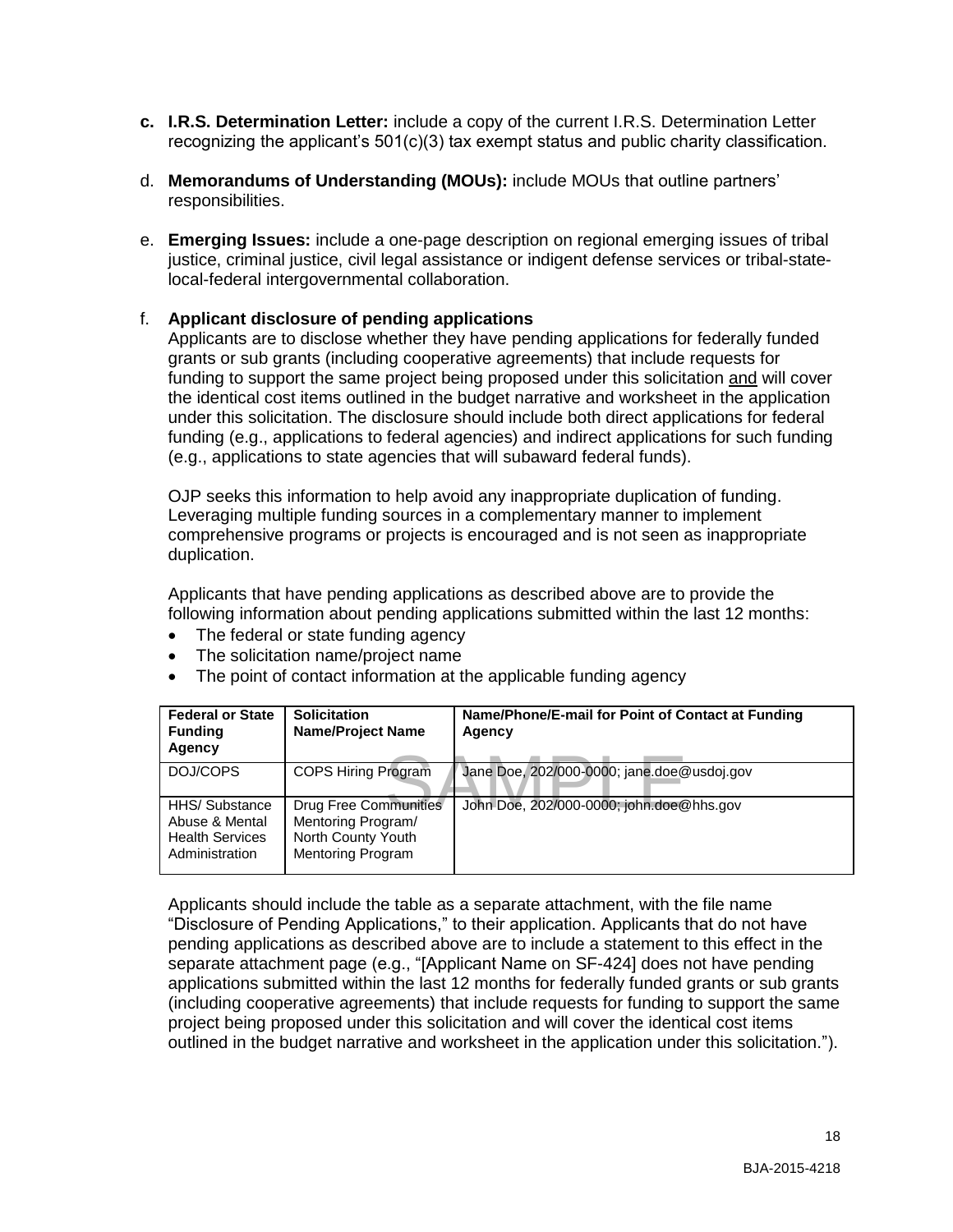## 8. **Financial Management and System of Internal Controls Questionnaire**

In accordance with [2 CFR 200.205,](http://www.ecfr.gov/cgi-bin/text-idx?SID=2ebfb13012953333f32ed4cf1411e33e&node=pt2.1.200&rgn=div5#se2.1.200_1205) federal agencies must have in place a framework for evaluating the risks posed by applicants before they receive a federal award. To facilitate part of this risk evaluation, **all** applicants (other than an individual) are to download, complete, and submit this [form.](http://ojp.gov/funding/Apply/Resources/FinancialCapability.pdf)

## 9. **Disclosure of Lobbying Activities**

All applicants must complete this information. Applicants that expend any funds for lobbying activities are to provide the detailed information requested on the form Disclosure of Lobbying Activities (SF-LLL). Applicants that do not expend any funds for lobbying activities are to enter "N/A" in the text boxes for item 10 ("a. Name and Address of Lobbying Registrant" and "b. Individuals Performing Services").

## <span id="page-18-0"></span>**How To Apply**

Applicants must register in, and submit applications through Grants.gov, a "one-stop storefront" to find federal funding opportunities and apply for funding. Find complete instructions on how to register and submit an application at [www.Grants.gov.](http://www.grants.gov/) Applicants that experience technical difficulties during this process should call the Grants.gov Customer Support Hotline at **800**-**518**- **4726** or **606–545–5035**, 24 hours a day, 7 days a week, except federal holidays. Registering with Grants.gov is a one-time process; however, **processing delays may occur, and it can take several weeks** for first-time registrants to receive confirmation and a user password. OJP encourages applicants to **register several weeks before** the application submission deadline. In addition, OJP urges applicants to submit applications 72 hours prior to the application due date to allow time to receive validation messages or rejection notifications from Grants.gov, and to correct in a timely fashion any problems that may have caused a rejection notification.

BJA strongly encourages all prospective applicants to sign up for Grants.gov email [notifications](http://www.grants.gov/web/grants/manage-subscriptions.html) regarding this solicitation. If this solicitation is cancelled or modified, individuals who sign up with Grants.gov for email updates will be notified.

**Note on File Names and File Types:** Grants.gov only permits the use of certain specific characters in names of attachment files. Valid file names may include only the characters shown in the table below. Grants.gov is designed to reject any application that includes an attachment(s) with a file name that contains any characters not shown in the table below.

| <b>Characters</b>    |                         | <b>Special Characters</b>                                    |                       |
|----------------------|-------------------------|--------------------------------------------------------------|-----------------------|
| Upper case $(A - Z)$ | Parenthesis (           | Curly braces {                                               | Square brackets [     |
| Lower case $(a - z)$ | Ampersand (&)           | Tilde $(\sim)$                                               | Exclamation point (!) |
| Underscore (         | Comma $($ , $)$         | Semicolon (; )                                               | Apostrophe ('         |
| Hyphen ( -           | At sign $(\mathcal{Q})$ | Number sign (#)                                              | Dollar sign (\$)      |
| Space                | Percent sign (%)        | Plus sign $(+)$                                              | Equal sign $(=)$      |
| Period (.)           | "&" format.             | When using the ampersand (&) in XML, applicants must use the |                       |

Grants.gov is designed to forward successfully submitted applications to OJP's Grants Management System (GMS).

**GMS does not accept executable file types as application attachments**. These disallowed file types include, but are not limited to, the following extensions: ".com," ".bat," ".exe," ".vbs," ".cfg," ".dat," ".db," ".dbf," ".dll," ".ini," ".log," ".ora," ".sys," and ".zip." GMS may reject applications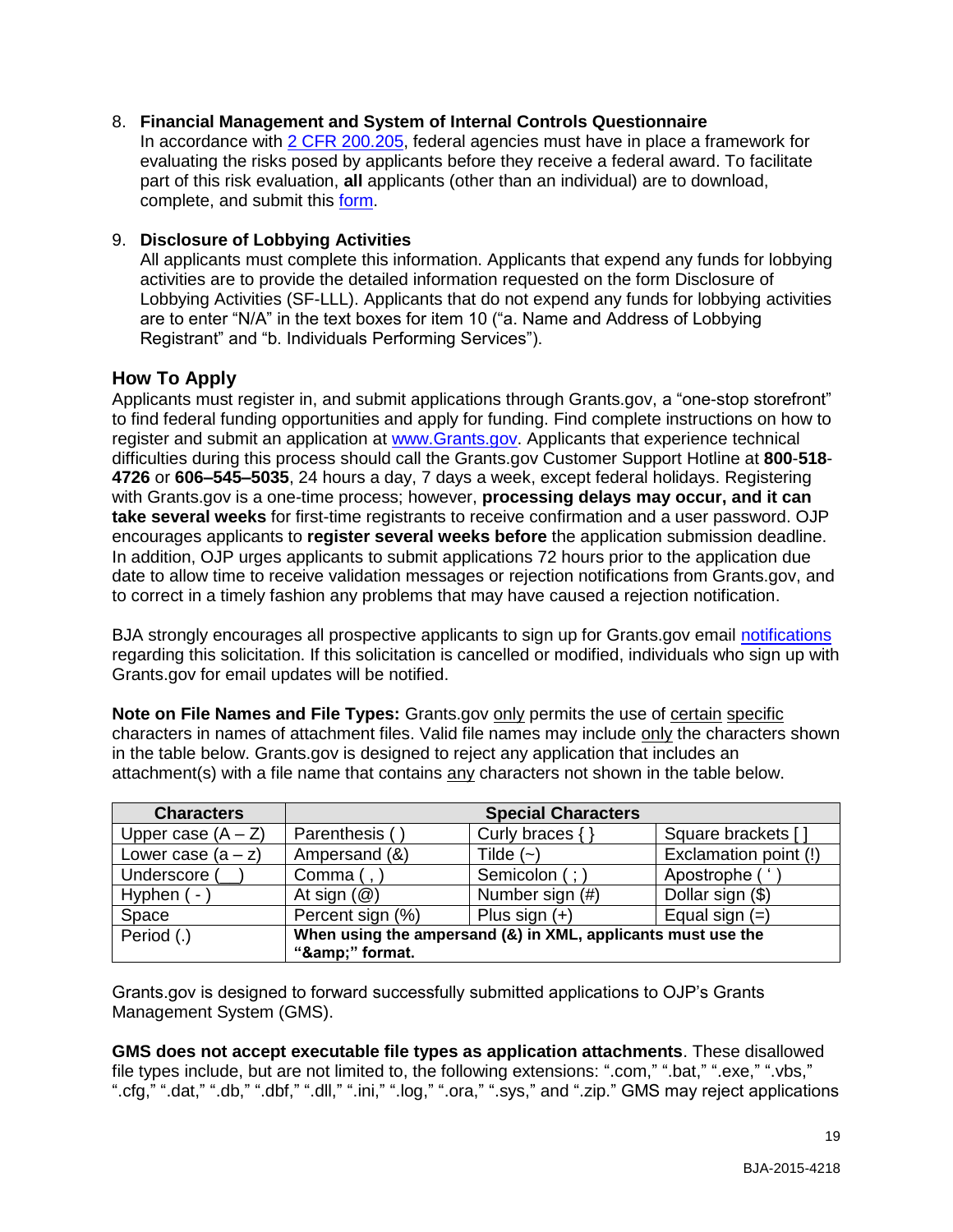with files that use these extensions. It is important to allow time to change the type of file(s) if the application is rejected.

All applicants are required to complete the following steps:

OJP may not make a federal award to an applicant until the applicant has complied with all applicable DUNS and SAM requirements. If an applicant has not fully complied with the requirements by the time the federal awarding agency is ready to make a federal award, the federal awarding agency may determine that the applicant is not qualified to receive a federal award and use that determination as a basis for making a federal award to another applicant.

- 1. **Acquire a Data Universal Numbering System (DUNS) number.** In general, the Office of Management and Budget requires that all applicants (other than individuals) for federal funds include a DUNS number in their applications for a new award or a supplement to an existing award. A DUNS number is a unique nine-digit sequence recognized as the universal standard for identifying and differentiating entities receiving federal funds. The identifier is used to for tracking purposes and to validate address and point of contact information for federal assistance applicants, recipients, and subrecipients. The DUNS number will be used throughout the grant life cycle. Obtaining a DUNS number is a free, one-time activity. Call Dun and Bradstreet at 866–705–5711 to obtain a DUNS number or apply online at [www.dnb.com.](http://www.dnb.com/) A DUNS number is usually received within 1-2 business days.
- 2. **Acquire registration with the System for Award Management (SAM). SAM replaces the Central Contractor Registration (CCR) database** as the repository for standard information about federal financial assistance applicants, recipients, and subrecipients. OJP requires all applicants (other than individuals) for federal financial assistance to maintain current registrations in the SAM database. Applicants must be registered in SAM to successfully register in Grants.gov. Applicants must **update or renew their SAM registration annually** to maintain an active status.

Applications cannot be successfully submitted in Grants.gov until Grants.gov receives the SAM registration information. **The information transfer from SAM to Grants.gov can take up to 48 hours.** OJP recommends that the applicant register or renew registration with SAM as early as possible.

Information about SAM registration procedures can be accessed at [www.sam.gov.](https://www.sam.gov/portal/public/SAM/?portal:componentId=1f834b82-3fed-4eb3-a1f8-ea1f226a7955&portal:type=action&interactionstate=JBPNS_rO0ABXc0ABBfanNmQnJpZGdlVmlld0lkAAAAAQATL2pzZi9uYXZpZ2F0aW9uLmpzcAAHX19FT0ZfXw**)

- 3. **Acquire an Authorized Organization Representative (AOR) and a Grants.gov username and password**. Complete the AOR profile on Grants.gov and create a username and password. The applicant organization's DUNS number must be used to complete this step. For more information about the registration process, go to [www.grants.gov/web/grants/register.html.](http://www.grants.gov/web/grants/register.html)
- 4. **Acquire confirmation for the AOR from the E-Business Point of Contact (E-Biz POC).**  The E-Biz POC at the applicant organization must log into Grants.gov to confirm the applicant organization's AOR. Note that an organization can have more than one AOR.
- 5. **Search for the funding opportunity on Grants.gov.** Use the following identifying information when searching for the funding opportunity on Grants.gov. The Catalog of Federal Domestic Assistance (CFDA) number for this solicitation is 16.815, titled *"*Tribal Civil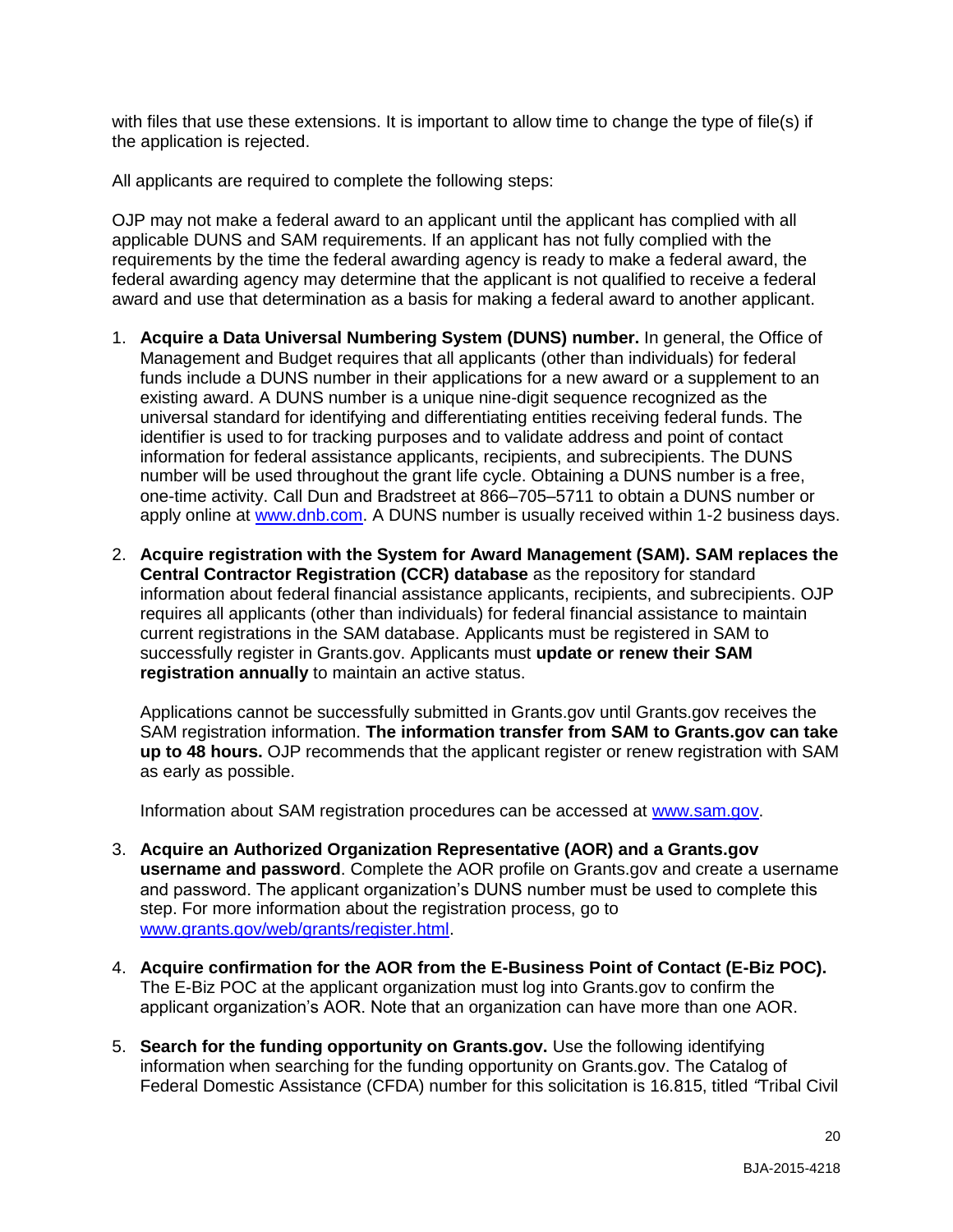and Criminal Legal Assistance Grants, Training, and Technical Assistance*"* and the funding opportunity number is BJA-2015-4218.

- 6. **Select the correct Competition ID.** Some OJP solicitations posted to Grants.gov contain multiple purpose areas, denoted by the individual Competition ID. If applying to a solicitation with multiple Competition IDs, select the appropriate Competition ID for the intended purpose area of the application.
- 7. **Submit an application consistent with this solicitation by following the directions in Grants.gov.** Within 24–48 hours after submitting the electronic application, the applicant should receive two notifications from Grants.gov. The first will confirm the receipt of the application and the second will state whether the application has been successfully validated, or rejected due to errors, with an explanation. It is possible to first receive a message indicating that the application is received and then receive a rejection notice a few minutes or hours later. Submitting well ahead of the deadline provides time to correct the problem(s) that caused the rejection. **Important:** OJP urges applicants to submit applications **at least 72 hours prior** to the application due date to allow time to receive validation messages or rejection notifications from Grants.gov, and to correct in a timely fashion any problems that may have caused a rejection notification.

Click [here](http://www.grants.gov/web/grants/applicants/organization-registration.html) for further details on DUNS, SAM, and Grants.gov registration steps and timeframes.

## **Note: Duplicate Applications**

If an applicant submits multiple versions of an application, BJA will review only the most recent system-validated version submitted. See Note on File Names and File Types under [How To](#page-18-0)  [Apply.](#page-18-0)

## **Experiencing Unforeseen Grants.gov Technical Issues**

Applicants that experience unforeseen Grants.gov technical issues beyond their control that prevent them from submitting their application by the deadline must contact the Grants.gov [Customer Support Hotline](http://www.grants.gov/web/grants/about/contact-us.html) or the [SAM Help Desk](https://www.fsd.gov/fsd-gov/home.do) to report the technical issue and receive a tracking number. Then applicant must e-mail the BJA contact identified in the Contact Information section on page 2 **within 24 hours after the application deadline** and request approval to submit their application. The e-mail must describe the technical difficulties, and include a timeline of the applicant's submission efforts, the complete grant application, the applicant's DUNS number, and any Grants.gov Help Desk or SAM tracking number(s). **Note: BJA** *does not* **automatically approve requests***.* After the program office reviews the submission, and contacts the Grants.gov or SAM Help Desks to validate the reported technical issues, OJP will inform the applicant whether the request to submit a late application has been approved or denied. If OJP determines that the applicant failed to follow all required procedures, which resulted in an untimely application submission, OJP will deny the applicant's request to submit their application.

The following conditions are generally insufficient to justify late submissions:

- Failure to register in SAM or Grants.gov in sufficient time
- Failure to follow Grants.gov instructions on how to register and apply as posted on its web site
- Failure to follow each instruction in the OJP solicitation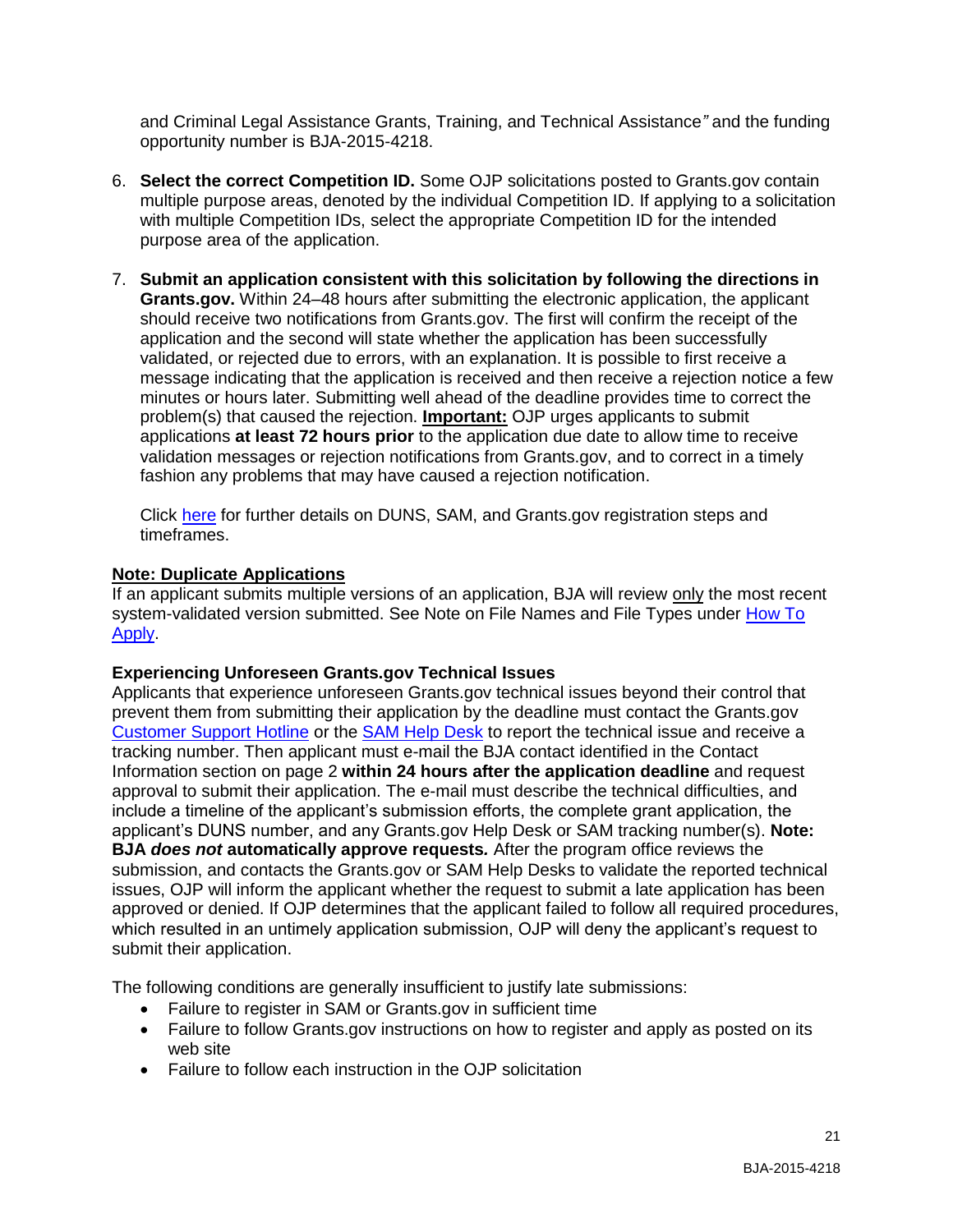Technical issues with the applicant's computer or information technology environment, including firewalls.

**Notifications regarding known technical problems with Grants.gov, if any, are posted at the top of the OJP funding web page at** [www.ojp.gov/funding/Explore/CurrentFundingOpportunities.htm](http://ojp.gov/funding/Explore/CurrentFundingOpportunities.htm)**.**

# <span id="page-21-0"></span>**E. Application Review Information**

## <span id="page-21-1"></span>**Selection Criteria**

The following five selection criteria will be used to peer review each application, with the different weight given to each based on the percentage value listed after each individual criterion. For example, the first criterion, "Statement of the Problem," is worth 20 percent of the entire score in the application review process.

## **1. Statement of the Problem (20 percent)**

For Category 1, Civil Legal Assistance and 2, Criminal Legal Assistance applicants:

- Demonstrate an understanding of the complex issues confronting Indian tribes and tribal justice systems and access to legal assistance in tribal communities and native villages. Summarize findings using current and relevant research, evaluation, and statistics. Data sources may be applicant's own data (i.e., needs assessment) and/or federal agency data (i.e., BJS, National Institute of Justice (NIJ), BJA, or Access to Justice or other published sources).
- Clearly define the scope of the problem that the proposed project seeks to impact.
- Describe the size and demographic makeup of the population that will be candidates for proposed services. Include how the applicant determines which Indian tribe(s) receive services in their respective service area. Identify the number of tribes in your service area.
- Describe past legal service (civil, criminal, training, and technical assistance) activities and outcomes, innovative and cost effective strategies used, and coordination/ collaboration initiatives which assisted the applicant to strengthen and improve representation of low income individuals in civil causes of action and indigent defendants in criminal proceedings, and support the development and enhancement of tribal justice systems.

For Category 3, TTA applicants:

- Demonstrate an understanding of the complex legal and jurisdictional issues confronting tribal justice systems and access to legal assistance experienced by low income individuals and families. Identify challenges for resources to sustain fair and impartial administration of justice in tribal justice systems. Discuss the need for tribal capacity development, enhancement of tribal justice systems, and access or improvement of civil and criminal legal assistance of Indian tribes and related organizations.
- Clearly define the scope of the problem that the proposed project seeks to impact. Discuss the breadth and depth of the problems.
- Identify targeted audiences; include TCCLA grantees, tribal justice system, and others. Describe the size and demographic makeup of the population that will be candidates for proposed services. Include how the applicant determines which Indian tribe(s) receive services in their respective service area.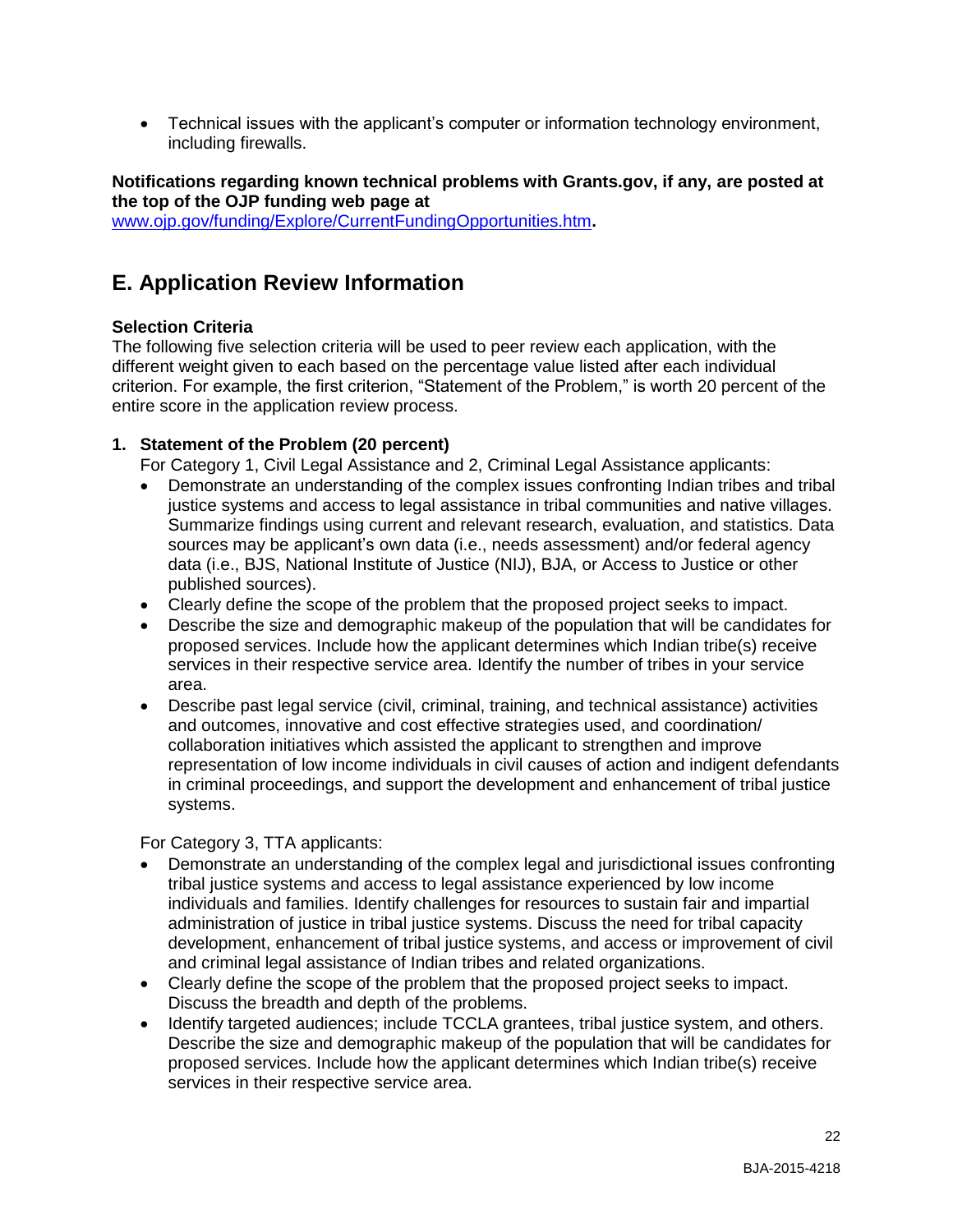## **2. Project Design and Implementation (30 percent)**

For Category 1, Civil Legal Assistance and 2, Criminal Legal Assistance applicants:

- Identify your application activity (i.e., legal representation, legal services other than legal representation of tribal members and other individuals as authorized in Categories 1 and 2, other) and describe your proposed project.
- Describe the goal(s), objectives, deliverables, and outcomes to effectively develop, implement, and sustain the project. Describe your practical sustainment strategies and how it will be implemented. Identify project status: planning, implementation, or expansion/enhancement phase. In the description, provide an estimate of the number of new cases to be opened and/or the number of project services.
- Identify anticipated litigants and/or clients including Indian tribes and tribal justice systems, if appropriate. For Category 2, tribal members and non-Indian indigent defendants, Indian tribes, and tribal justice systems are eligible for services. Include how prioritization and selections will be made to determine where to focus resources among the eligible tribes, then identify which tribes and/or members of which tribes will be served with federal resources.
- Describe your strategy for communicating expectations for services.
- Describe the expected outcomes of proposed project. Include a plan on collection of client satisfaction surveys and strategies to increase volume of completed surveys.
- Describe a plan for assessing your, and any subgrantees, project's TTA needs. Describe your plan to educate entry-level personnel on working effectively with tribes and tribal justice systems.
- Describe how the applicant anticipates the project's implementation will improve the effectiveness and efficiency of the delivery of services.
- Discuss the establishment of an advisory committee that regularly convenes tribal leadership, legal service organizations, civil legal aid offices, and tribal public defenders with the goal of fostering collaboration and cooperation and minimizing duplication. Include how the committee's input helps or hurts the project, timing and deliverables.

For Category 3, TTA applicants:

- Describe a plan for assessing TTA needs. Consider additional sources (i.e., BJS data collection or NIJ tribal research and evaluation portfolio) or practices to further inform assessing TTA needs.
- Describe the goals, objectives, deliverables, and outcomes needed to effectively assist TCCLA grantees and tribal justice systems. See pages 6-8 for list of deliverables and BJA's priorities. Include a sentence that the applicant is not duplicating existing training(s) and TA provided by other DOJ tribal TTA providers (see [www.justice.gov/tribal/training-and-technical-assistance\)](http://www.justice.gov/tribal/training-and-technical-assistance).
- Summarize the research/evaluation base for strategies, practices and models, and indigenous justice practices and other emerging practices which you propose to use.
- Describe how TTA will be provided and include a description of how you will coordinate with BJA. Discuss the varied TTA for grantees focusing on project implementation, scope creep, and performance and for tribal justice systems which will depend on requests. If a collaborative team will provide TTA, describe how the team will develop and implement plans and provide TTA including coordination on matters such as publication planning, development, and review.
- Describe a communication plan to inform TCCLA grantees, BJA tribal grantees, and other interested tribal justice systems on availability of TTA.
- Describe a plan to develop a process to assess, review, and approve TA requests.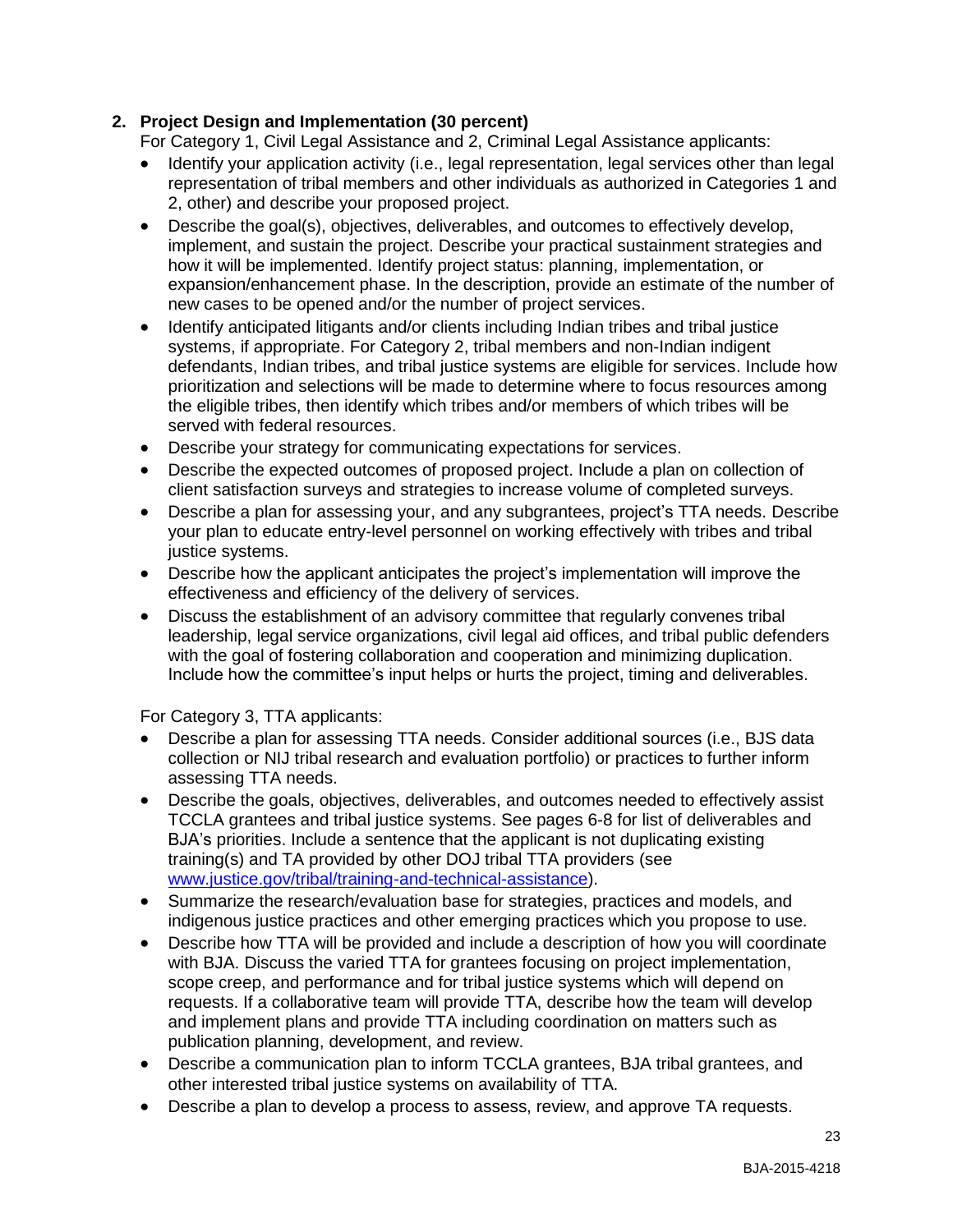- Describe a plan to collaborate with other BJA and DOJ TTA partners to assist BJA with Tribal-State-Local and Intergovernmental Collaboration activities, which includes attending quarterly meetings, sharing information among subject matter experts, and contributing toward publication development.
- Include a plan for participating in BJA's quarterly tribal-state-local intergovernmental collaboration team meeting, which identifies deliverables to use in coordination of intergovernmental collaboration projects and discusses coordination of resources to address needs identified in TA requests received from tribes or tribal justice systems.

## *3.* **Capabilities and Competencies (30 percent)**

For Categories 1, Civil Legal Assistance and 2, Criminal Legal Assistance applicants:

- Describe the management structure, project staffing, and grant/cooperative agreement coordinator.
- Demonstrate the capability of current project staff to implement this project and work in tribal communities and villages.
- Provide personnel and subcontractors who meet both criteria below:
	- A) subject matter expertise and educational credentials and
	- B) either 1) *demonstrated experience* in tribal government, law enforcement or tribal justice systems, federal-tribal-state relations and intergovernmental protocols, tribal culture and community dynamics, community relations or protocols including tribal colleges and universities, and working knowledge of the federal trust responsibility and Indian law; or 2) for entry-level positions, training on working effectively with Indian tribes and the study of the current tribe(s) and tribal justice system(s) in the service area.

For Category 3, TTA applicants:

- Describe the management structure, project staffing, and grant/cooperative agreement coordinator. Include proposed project's key position descriptions.
- Describe the applicant's and staff expertise in offering TTA to TCCLA grantees and tribal justice systems. Demonstrate the applicant's ability to provide culturally competent curricula based on adult learning theory.
- Describe the applicant's ability to provide proactive, comprehensive, culturally appropriate, user-friendly TTA. Describe protocols for the assessment and delivery of TA. Provide examples of both successful and unsuccessful efforts to provide training sessions, tools developed, distance learning, and onsite TA visits.
- Provide personnel and subcontractors who meet both criteria below:
	- A) subject matter expertise and educational credentials and

B) *demonstrated experience* in tribal government, law enforcement and tribal justice systems and services, federal-tribal-state relations and intergovernmental protocols, tribal culture and community dynamics, community relations or protocols including tribal colleges and universities, and working knowledge of the federal trust responsibility.

 Describe the organization's membership or membership section which should consist of judicial system personnel within tribal justice systems. Identify how many judges, prosecutors, probation officers, public defenders, and others are from Indian tribes, tribal organizations (i.e., Indian Legal Services), and state, local and federal agencies, and identify a total number of the membership/membership section. Describe how this membership section participates in either providing information for TA activities or provides the actual services or other activity.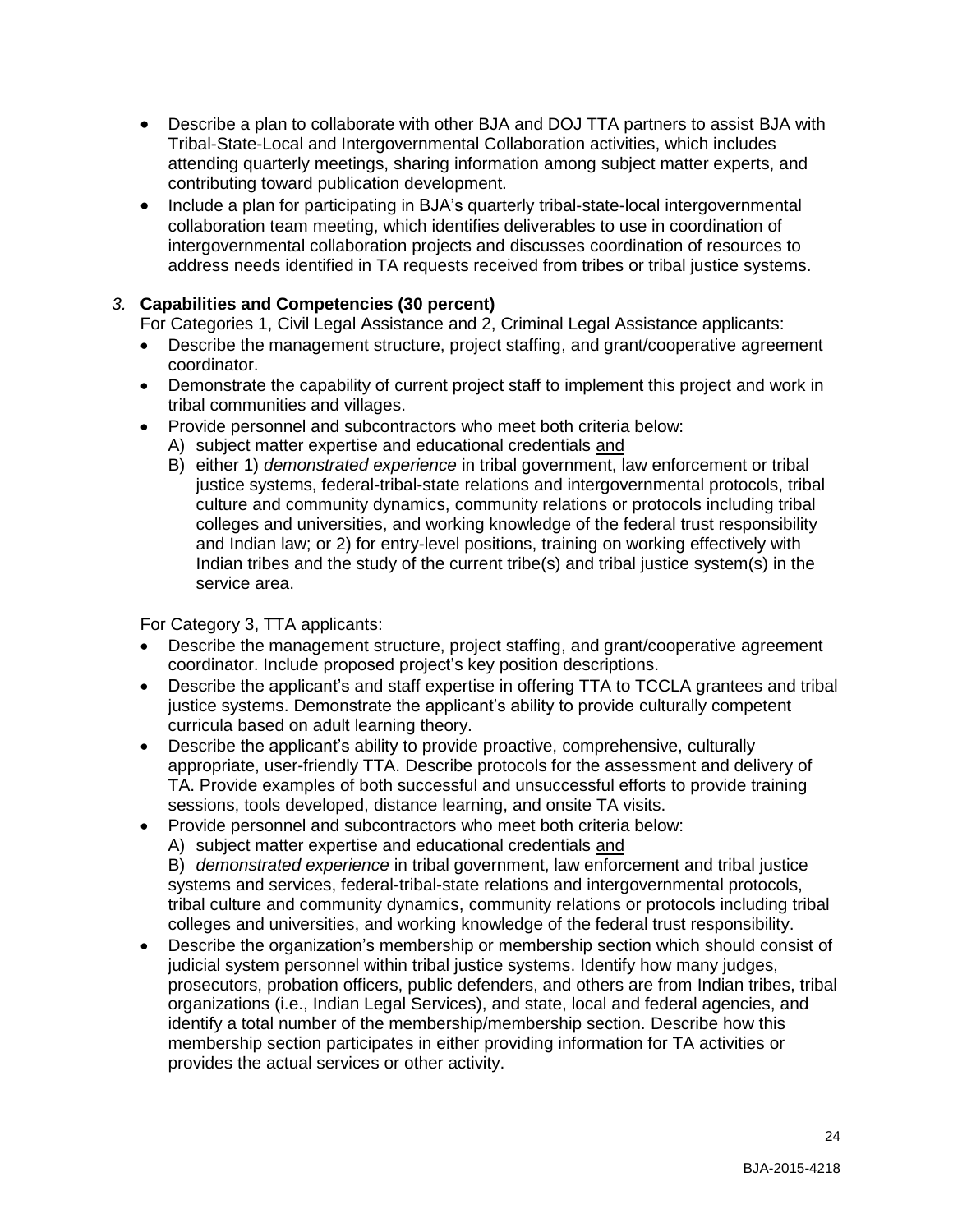- Describe your organization's experience in helping a tribal-state-local intergovernmental collaboration project. The applicant will be expected to participate in BJA's tribal-statelocal intergovernmental collaboration team and provide TA when requested.
- Develop uniform protocols to assess and deliver TA, monitor implementation, evaluate services, and follow-up with requestors.
- List all partners, consultants, and provide their resumes.

## **4. Plan for Collecting the Data Required for this Solicitation's Performance Measures (10 percent)**

For all applicants:

- Describe the process for measuring project performance, including meeting timelines and deliverables, and obtaining input and feedback from customers and stakeholders.
- Identify who will collect and report the data, who is responsible for performance measures, how the data will be stored, how any personally identifiable information (PII) will be protected, and how the information will be used to guide the program. Award recipients will be required to report the performance measures in BJA's online Performance Measurement Tool (PMT) or the TTA Reporting Portal.

## **5. Budget (10 percent)**

For all applicants:

- Provide a budget that is complete, cost effective, and allowable (e.g., reasonable, allocable, and necessary for project activities). Budget narratives should demonstrate how applicants will maximize cost effectiveness of grant expenditures. Budget narratives should demonstrate cost effectiveness in relation to potential alternatives and the goals of the project.<sup>5</sup>
- The budget must support the strategies and approaches outlined in the project design, and include a narrative to describe the expenditures under each cost area and how it will contribute to the overall program goals.
- Provide budget details and narrative on subcontract agreements with all key partners confirming their work commitment and involvement with the proposed work, if the applicant is awarded.
- Refer to the additional Budget and Budget Narrative requirements on pages 12-13 for more detailed information.

## <span id="page-24-0"></span>**Review Process**

 $\overline{a}$ 

OJP is committed to ensuring a fair and open process for awarding grants. BJA reviews the application to make sure that the information presented is reasonable, understandable, measurable, and achievable, as well as consistent with the solicitation.

Peer reviewers will review the applications submitted under this solicitation that meet basic minimum requirements. For purposes of assessing whether applicants have met basic minimum requirements, OJP screens applications for compliance with specified program requirements to help determine which applications should proceed to further consideration for award. Although program requirements may vary, the following are common requirements applicable to all solicitations for funding under OJP grant programs:

• Applications must be submitted by an eligible type of applicant

<sup>5</sup> Generally speaking, a reasonable cost is a cost that if, in its nature or amount, does not exceed that which would be incurred by a prudent person under the circumstances prevailing at the time the decision was made to incur the costs.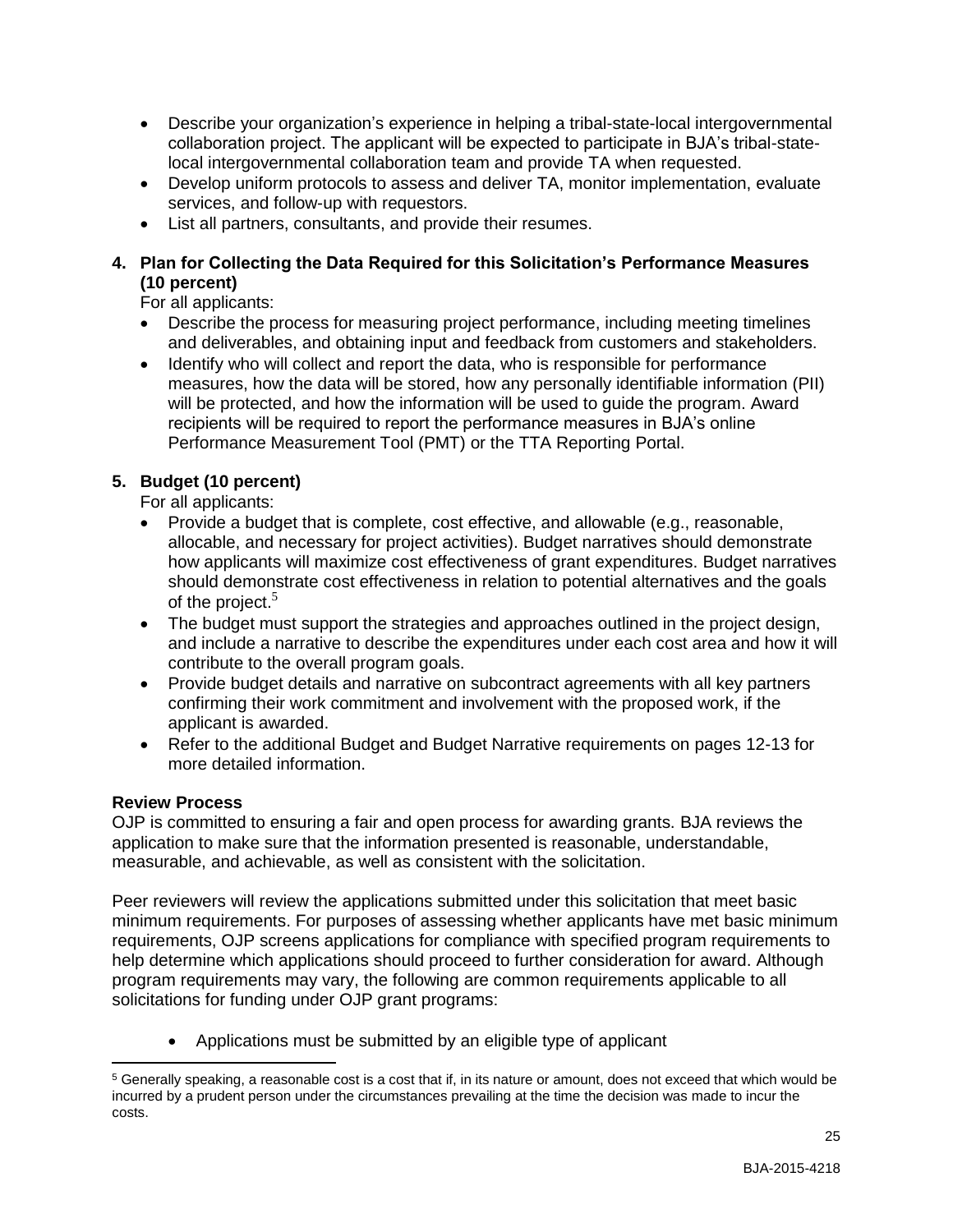- Applications must request funding within programmatic funding constraints (if applicable)
- Applications must be responsive to the scope of the solicitation
- Applications must include all items designated as "critical elements"
- Applicants will be checked against the General Services Administration's Excluded Parties List

For a list of critical elements, see "What an Application Should Include" under Section D. [Application and Submission Information.](#page-9-1)

BJA may use either internal peer reviewers, external peer reviewers, or a combination to assess applications meeting basic minimum requirements on technical merit using the solicitation's selection criteria. An external peer reviewer is an expert in the field of the subject matter of a given solicitation who is not a current DOJ employee. An internal reviewer is a current DOJ employee who is well-versed or has expertise in the subject matter of this solicitation. A peer review panel will evaluate, score, and rate applications that meet basic minimum requirements. Peer reviewers' ratings and any resulting recommendations are advisory only. In addition to peer review ratings, considerations for award recommendations and decisions may include, but are not limited to, underserved populations, geographic diversity, strategic priorities, past performance under prior BJA and OJP awards, and available funding.

OJP reviews applications for potential discretionary awards to evaluate the risks posed by applicants before they receive an award. This review may include but is not limited to the following:

- 1. Financial stability and fiscal integrity
- 2. Quality of management systems and ability to meet the management standards prescribed in the Financial Guide
- 3. History of performance
- 4. Reports and findings from audits
- 5. The applicant's ability to effectively implement statutory, regulatory, or other requirements imposed on non-federal entities
- 6. Proposed costs to determine if the Budget Detail Worksheet and Budget Narrative accurately explain project costs, and whether those costs are reasonable, necessary, and allowable under applicable federal cost principles and agency regulations.

Absent explicit statutory authorization or written delegation of authority to the contrary, all final award decisions will be made by the Assistant Attorney General, in consultation with the DOJ Office of Tribal Justice, who also may consider factors including, but not limited to, peer review ratings, underserved populations, geographic diversity, strategic priorities, past performance, and available funding when making awards.

# <span id="page-25-0"></span>**F. Federal Award Administration**

## <span id="page-25-1"></span>**Federal Award Notices**

OJP award notification will be sent from GMS. Recipients will be required to log in; accept any outstanding assurances and certifications on the award; designate a financial point of contact; and review, sign, and accept the award. The award acceptance process involves physical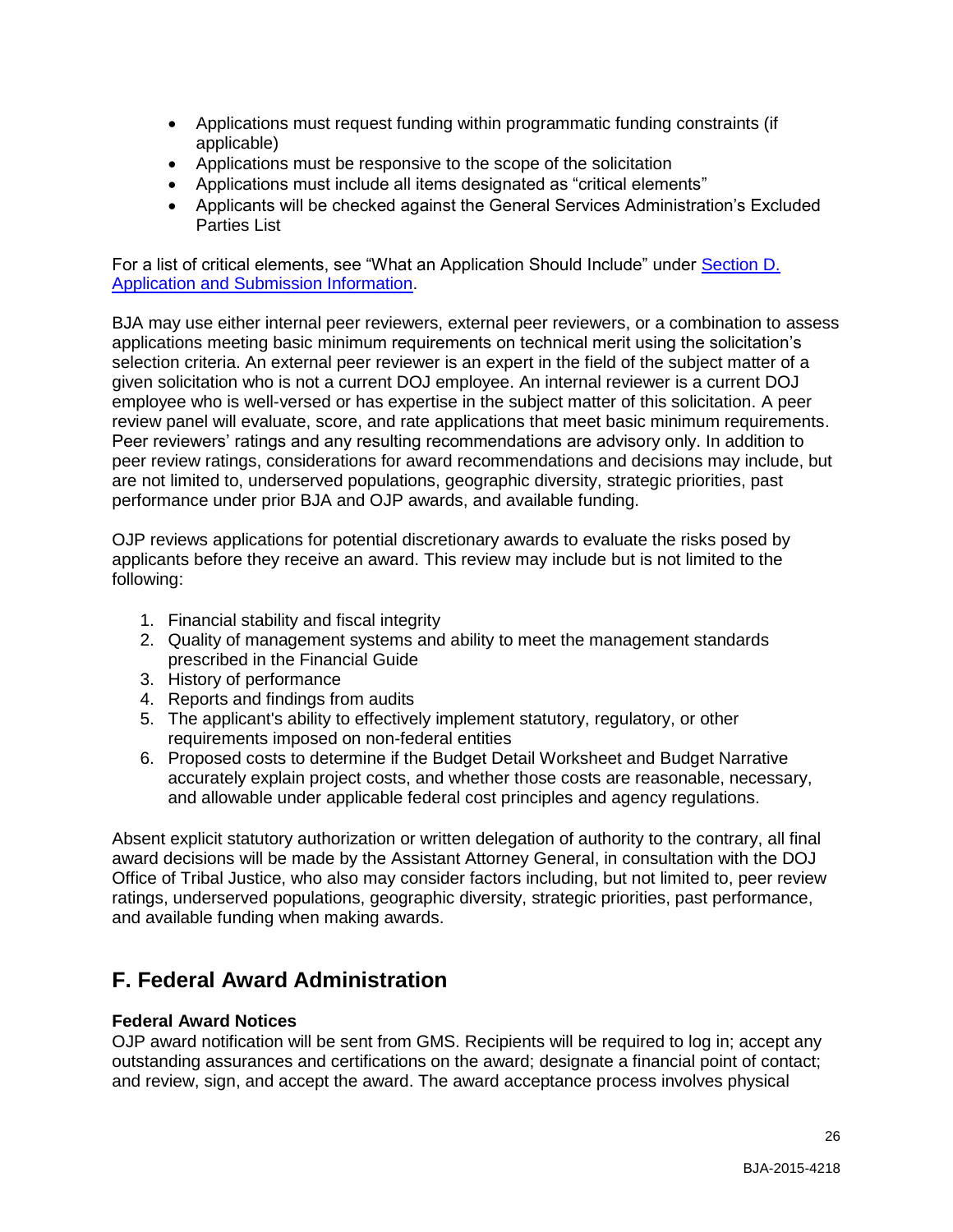signature of the award document by the authorized representative and the scanning of the fullyexecuted award document to OJP.

## <span id="page-26-0"></span>**Administrative, National Policy, and other Legal Requirements**

If selected for funding, in addition to implementing the funded project consistent with the agency-approved project proposal and budget, the recipient must comply with award terms and conditions, and other legal requirements, including but not limited to OMB, DOJ or other federal regulations which will be included in the award, incorporated into the award by reference, or are otherwise applicable to the award. OJP strongly encourages prospective applicants to review the information pertaining to these requirements **prior** to submitting an application. To assist applicants and recipients in accessing and reviewing this information, OJP has placed pertinent information on its [Solicitation Requirements](http://ojp.gov/funding/Explore/SolicitationRequirements/index.htm) page of the [OJP Funding Resource Center.](http://ojp.gov/funding/index.htm)

Please note in particular the following two forms, which applicants must accept in GMS prior to the receipt of any award funds, as each details legal requirements with which applicants must provide specific assurances and certifications of compliance. Applicants may view these forms in the Apply section of the [OJP Funding Resource Center](http://ojp.gov/funding/index.htm) and are strongly encouraged to review and consider them carefully prior to making an application for OJP grant funds.

- Certifications Regarding Lobbying; Debarment, Suspension and Other Responsibility [Matters; and Drug-Free Workplace Requirements](http://ojp.gov/funding/Apply/Forms.htm)
- [Standard Assurances](http://ojp.gov/funding/Apply/Forms.htm)

 $\overline{a}$ 

Upon grant approval, OJP electronically transmits (via GMS) the award document to the prospective award recipient. In addition to other award information, the award document contains award terms and conditions that specify national policy requirements<sup>6</sup> with which recipients of federal funding must comply; uniform administrative requirements, cost principles, and audit requirements; and program-specific terms and conditions required based on applicable program (statutory) authority or requirements set forth in OJP solicitations and program announcements, and other requirements which may be attached to appropriated funding. For example, certain efforts may call for special requirements, terms, or conditions relating to intellectual property, data/information-sharing or -access, or information security; or audit requirements, expenditures and milestones, or publications and/or press releases. OJP also may place additional terms and conditions on an award based on its risk assessment of the applicant, or for other reasons it determines necessary to fulfill the goals and objectives of the program.

Prospective applicants may access and review the text of mandatory conditions OJP includes in all OJP awards, as well as the text of certain other conditions, such as administrative conditions, via [Mandatory Award Terms and Conditions](http://ojp.gov/funding/Explore/SolicitationRequirements/MandatoryTermsConditions.htm) page of the [OJP Funding Resource Center.](http://ojp.gov/funding/index.htm)

As stated above, BJA anticipates that it will make any award from Category 3 of this announcement in the form of a cooperative agreement. Cooperative agreement awards include standard "federal involvement" conditions that describe the general allocation of responsibility for execution of the funded program. Generally-stated, under cooperative agreement awards,

<sup>6</sup> *See generally* 2 C.F.R. 200.300 (provides a general description of national policy requirements typically applicable to recipients of federal awards, including the Federal Funding Accountability and Transparency Act of 2006 (FFATA).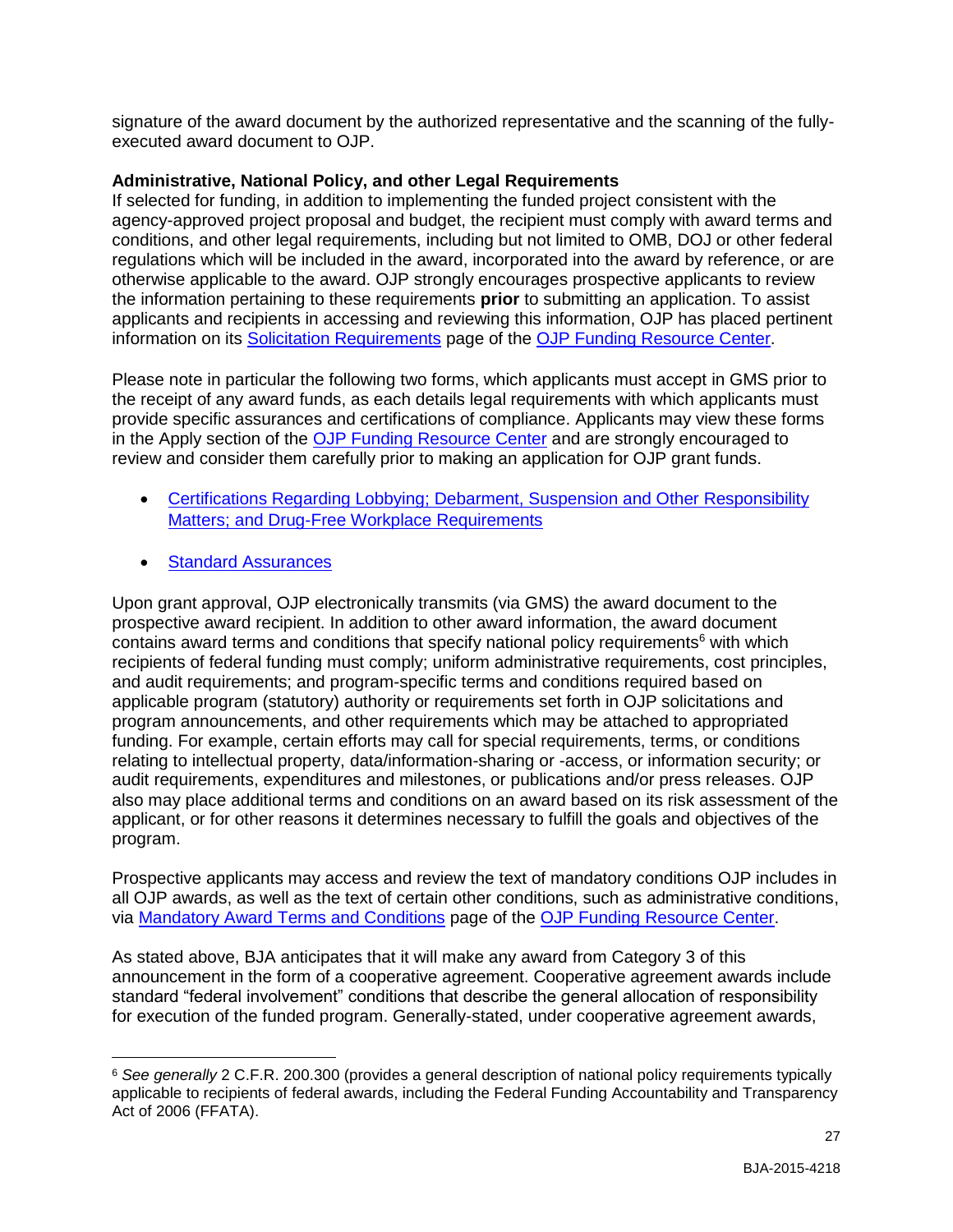responsibility for the day-to-day conduct of the funded project rests with the recipient in implementing the funded and approved proposal and budget, and the award terms and conditions. Responsibility for oversight and redirection of the project, if necessary, rests with BJA.

In addition to any "federal involvement" condition(s), OJP cooperative agreement awards include a special condition specifying certain reporting requirements required in connection with conferences, meetings, retreats, seminars, symposium, training activities, or similar events funded under the award, consistent with OJP policy and guidance on conference approval, planning, and reporting.

## <span id="page-27-0"></span>**General Information about Post-Federal Award Reporting Requirements**

Recipients must submit quarterly financial reports, semi-annual progress reports, final financial and progress reports, and, if applicable, an annual audit report in accordance with 2 CFR Part 200. Future awards and fund drawdowns may be withheld if reports are delinquent.

Special Reporting requirements may be required by OJP depending on the statutory, legislative or administrative obligations of the recipient or the program.

## <span id="page-27-1"></span>**G. Federal Awarding Agency Contact(s)**

For additional Federal Awarding Agency Contact(s), see the Title page.

For additional contact information for Grants.gov, see the Title page.

## <span id="page-27-2"></span>**H. Other Information**

## <span id="page-27-3"></span>**Provide Feedback to OJP on This Solicitation**

To assist OJP in improving its application and award processes, we encourage applicants to provide feedback on this solicitation, the application submission process, and/or the application review/peer review process. Feedback may be provided to [OJPSolicitationFeedback@usdoj.gov.](mailto:OJPSolicitationFeedback@usdoj.gov)

**IMPORTANT:** This email is for feedback and suggestions only. Replies are **not** sent from this mailbox. If you have specific questions on any program or technical aspect of the solicitation, **you must** directly contact the appropriate number or email listed on the front of this solicitation document. These contacts are provided to help ensure that you can directly reach an individual who can address your specific questions in a timely manner.

If you are interested in being a reviewer for other OJP grant applications, please email your resume to [ojppeerreview@lmbps.com.](mailto:ojppeerreview@lmbps.com) The OJP Solicitation Feedback email account will not forward your resume. **Note:** Neither you nor anyone else from your organization can be a peer reviewer in a competition in which you or your organization have submitted an application.

28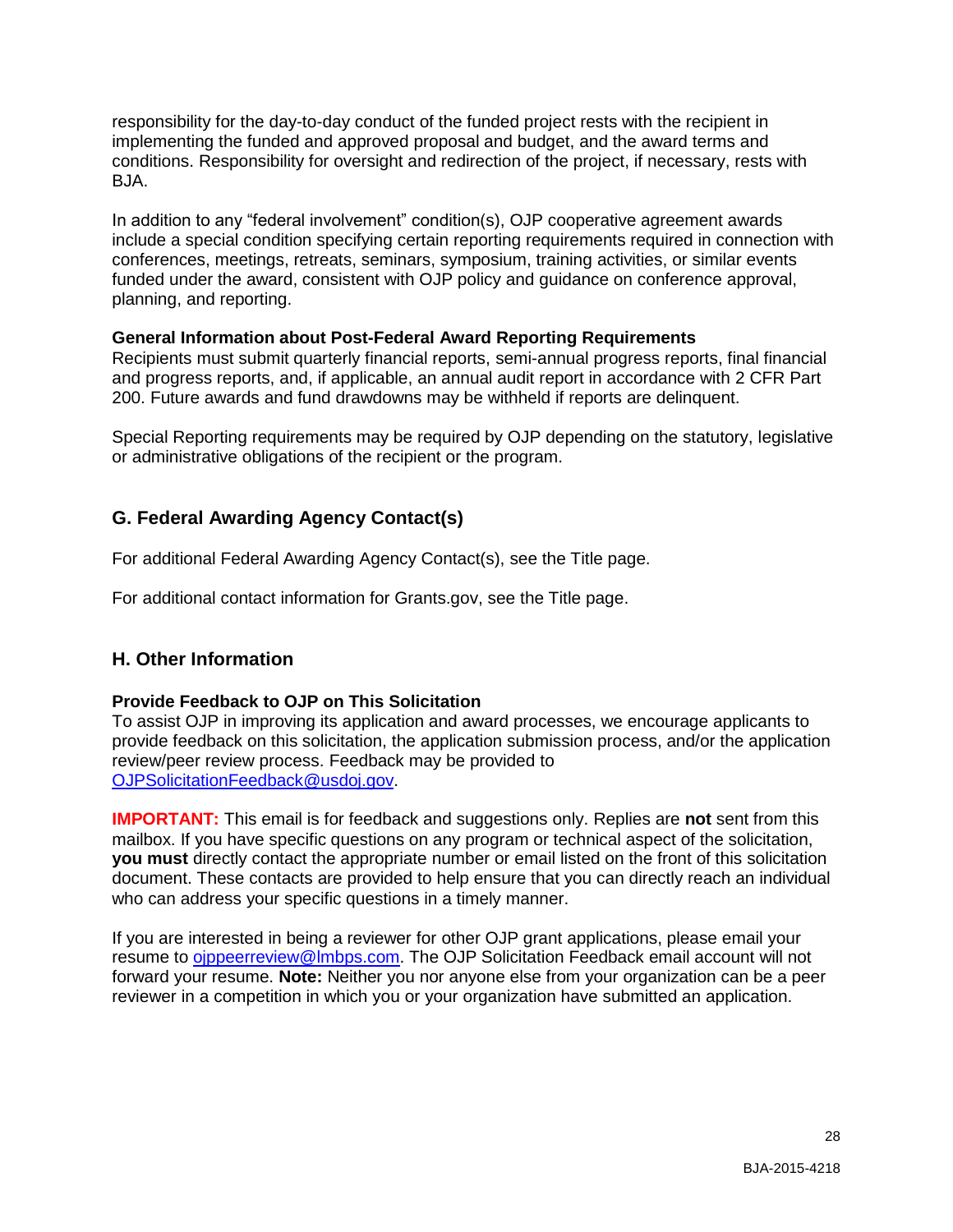## **Application Checklist**

## <span id="page-28-0"></span>**FY 2015 Tribal Civil and Criminal Legal Assistance Grants, Training, and Technical Assistance**

This application checklist has been created to assist in developing an application.

## **What an Applicant Should Do:** Grants.gov

*Prior to Registering in Grants.gov:* \_\_\_\_\_ Acquire a DUNS Number (see page 20*)* Acquire or renew registration with SAM (see page 20) *To Register with Grants.gov*: Acquire AOR and Grants.gov username/password (see page 20) \_\_\_\_\_ Acquire AOR confirmation from the E-Biz POC (see page 20*) To Find Funding Opportunity:* \_\_\_\_\_ Search for the Funding Opportunity on Grants.gov (see page 20*)* \_\_\_\_\_ Select the correct Competition ID (see page 21*)* \_\_\_\_\_ Download Funding Opportunity and Application Package (see page 21) Sign up for Grants.gov email [notifications](http://www.grants.gov/web/grants/manage-subscriptions.html) (optional) (see page 19) \_ Read [Important Notice: Applying for Grants in Grants.gov](http://ojp.gov/funding/Apply/Grants-govInfo.htm) *After application submission*, *receive Grants.gov email notifications that:* \_\_\_\_\_(1) application has been received, \_\_\_\_\_(2) application has either been successfully validated or rejected with errors (see page 21)

*If no Grants.gov receipt, and validation or error notifications are received:*

\_\_\_\_\_ contact the NCJRS Response Center regarding experiencing technical difficulties (see page 21)

#### **General Requirements**:

Review the Solicitation [Requirements](http://ojp.gov/funding/Explore/SolicitationRequirements/index.htm) in the OJP Funding Resource Center.

#### **Scope Requirement:**

The federal amount requested is within the allowable limit(s) of-

\$875,000 Category 1, Civil Legal Assistance or Category 2, Criminal legal Assistance \$500,000 Category 3, Training and Technical Assistance

**Eligibility Requirement:** See title page.

#### **What an Application Should Include:**

\_\_\_\_\_ Application for Federal Assistance (SF-424) (see page 11)

\_ \*Project Abstract (see page11)

- \_\_\_\_\_ \*Program Narrative (see page 12)
- \_\_\_\_\_ \*Budget Detail Worksheet (see page 12*)*
- \_\_\_\_\_ \*Budget Narrative (see page 13)
	- *\_\_\_\_\_* Employee Compensation Waiver request and justification (if applicable) (see page 9)
	- *\_\_\_\_\_* Read OJP policy and guidance on conference approval, planning, and reporting available at [ojp.gov/financialguide/PostawardRequirements/chapter15page1.htm](http://ojp.gov/financialguide/PostawardRequirements/chapter15page1.htm)